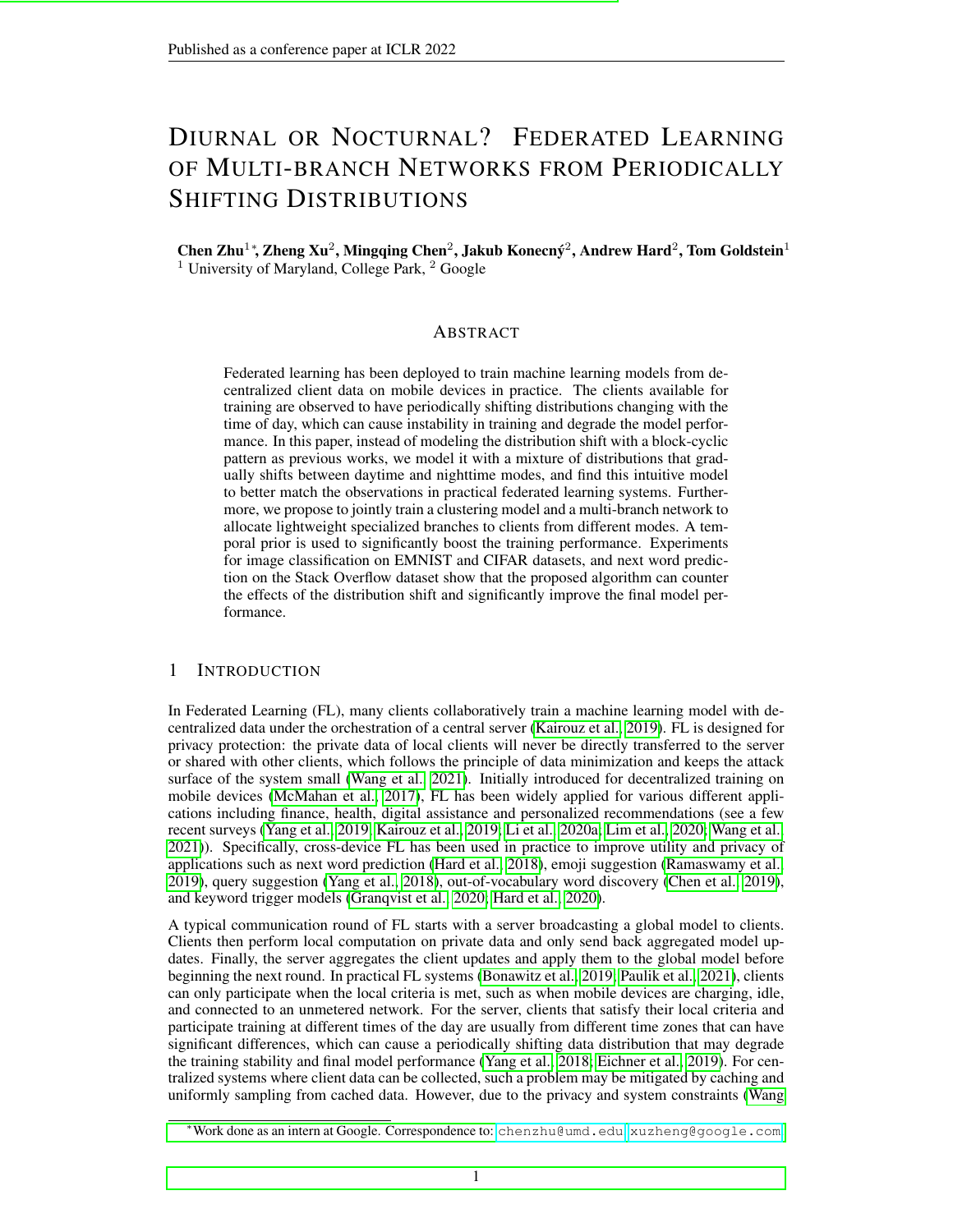et al., 2021), the orchestrator (server) in FL systems is not allowed to collect the raw user data, and must deal with such non-IID, heterogeneous data distribution.

To our knowledge, there are only a few previous works (Eichner et al., 2019; Ding et al., 2020) discussing periodical distribution shift of client population in federated learning. These works assume a block-cyclic structure where daytime clients and nighttime clients alternately participate in training. Eichner et al. (2019) proposed the semi-cyclic SGD approach, where clients participating training at different time slots will contribute to and only use the corresponding model of the group. By learning separate models for different blocks, they can obtain the same guarantee as the i.i.d. non-cyclic setting under their assumptions. However, there are several caveats of semi-cyclic SGD that makes it difficult to apply in practice: (1) It assigns models to clients based on their participation time, but not all clients will participate in federated learning, hence it is hard to decide the correct group for these clients. (2) It maintains a version of the full model for each clients group, which potentially increases the communication cost or privacy risk. (3) The assumption of the abrupt switch from the daytime group to the nighttime group at a specific time of a day is unintuitive in practice. (Ding et al., 2020) is a variant of semi-cyclic SGD that inherits these issues. We provide discussions of more related works such as heterogeneity, clustering, and multi-branch networks in Appendix A.7.

In this paper, we study periodical distribution shift of clients, and make the following contributions:

- 1. We revisit the periodical distribution shift. Instead of adopting the block-cyclic structure (Eichner et al., 2019), we assume a smooth transition between the daytime mode and nighttime mode, and empirically verify through simulation that its impact on training better matches the observation in practical FL systems.
- 2. We propose to jointly train a multi-branch network and a clustering model to select the branch that better fits the client's distribution based on the feature representations. The lightweight branches for the day and night modes only slightly increase the communication cost, but significantly improve the model performance. Unlike (Mansour et al., 2020; Ghosh et al., 2020; Marfoq et al., 2021), the feature-based clustering model does not rely on labelled data, and can be easily applied for inference on new clients.
- 3. We propose to use the temporal prior of the client distribution to enhance the clustering models. We assume participating clients per communication round is a mixture of daytime and nighttime clients, and the number of participating clients from the daytime group will gradually increase as time goes from nighttime to daytime, and vice versa. By exploiting this prior, we can train models that are even more accurate than models trained with uniformly sampled clients in a conventional federated simulation.
- 4. We provide simulations of the distribution shift on three benchmark datasets (EMNIST, CIFAR and Stack Overflow) to evaluate the empirical performance of FL algorithms under the periodic distribution shift with smooth transition. We perform extensive experiments, where the multibranch networks trained by our method outperform the distribution-oblivious baselines by a large margin: 3-5% on EMNIST, 2-14% on CIFAR, and 0.4-1.35% on the challenging Stack Overflow dataset under various degrees of distribution shifts. By leveraging the temporal priors, the proposed method can take advantage of the periodic distribution shift and beat the strong baselines of training with uniformly sampled clients by 4%, 4% and 0.45%, respectively.

# <span id="page-1-0"></span>2 MODELING PERIODICAL DISTRIBUTION SHIFT

FL setting. We consider federated learning algorithms for a set of clients  $\ell$ , where the  $\ell$ -th client has data  $D_i$  sampled IID (independent and identically distributed) from its own distribution, but the distribution of different clients can be heterogeneous. We minimize the expected loss on all clients,

minimize 
$$
L(w) = \sum_{i \in \mathcal{I}} p_i L_i(w)
$$
; where  $L_i(w) = \frac{1}{jD_i j} \sum_{\substack{p \in \mathcal{D}_i}}^{\times} (w_i)$ ; and  $\sum_{i \in \mathcal{I}} p_i = 1$ ; (1)

where  $p_i$  is the weight (probability) of elient *i*, and  $= (x, y)$  is a training sample pair of data and label on a client. By setting  $p_i = jD_i j = j\epsilon_j j$ , the federated training loss recovers the empirical risk minimization (ERM) objective on all client samples. For simplicity, we abuse notation and use  $x \nightharpoonup D_i$  to denote a training sample (without label) for client *i*.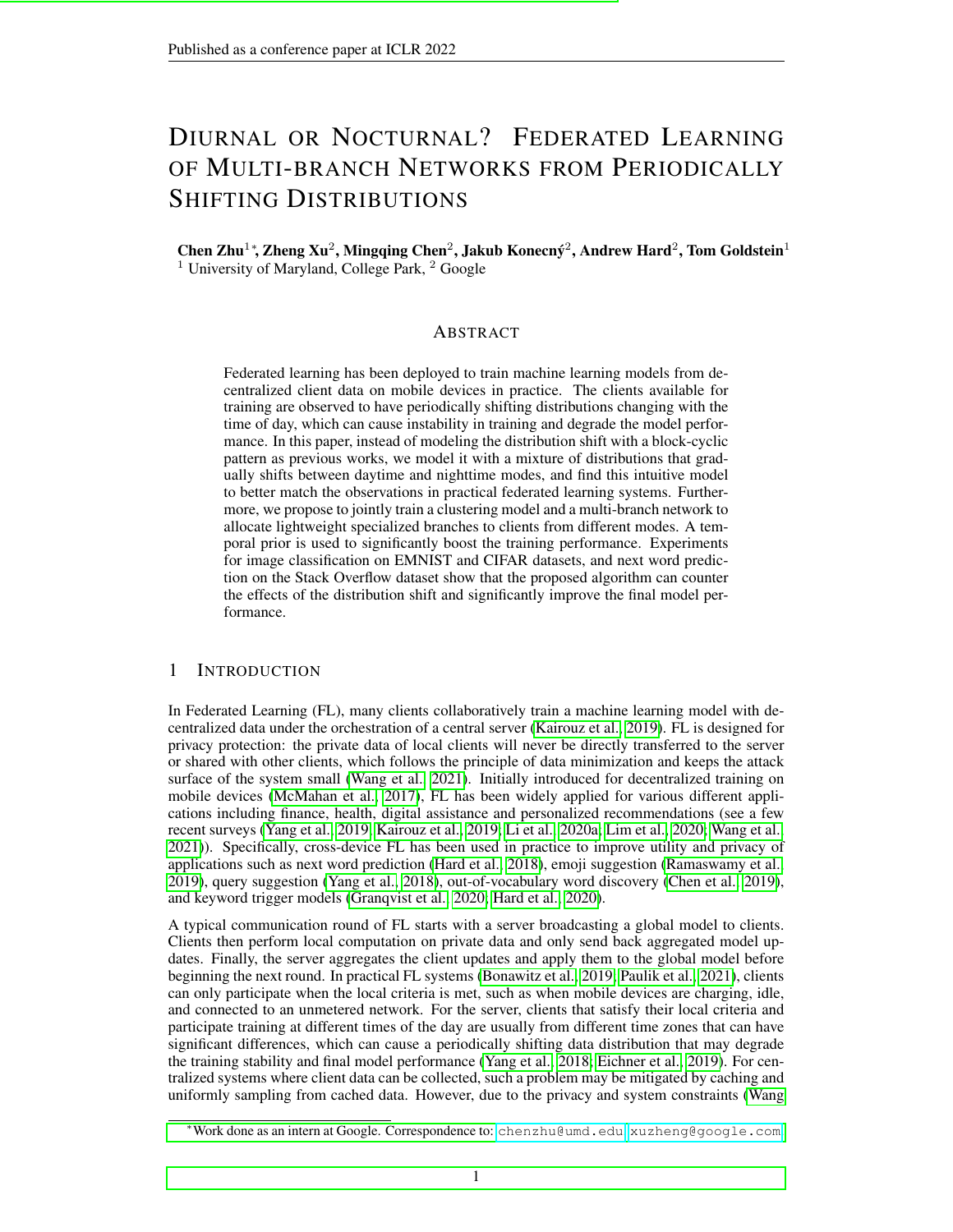

<span id="page-2-0"></span>Figure 1: Training accuracy of language models. (Left): on-device training in a practical FL system. (Middle): simulation of the smooth distribution shift with  $q_{L/1}(t)$  on Stack Overflow ( $T = 256$ ). In the beginning of each period, the probability of clients coming from nighttime mode is 1, which linearly decreases to 0 at the middle of each period so that all clients are from daytime mode, corresponding to the peaks and valleys of the curves respectively. (Right): simulation of the block-cyclic shift on Stack Overflow ( $\bar{T} = 256$ ).

Periodic distribution shift. A subset of clients /'  $I(t)$  are available for training in a communication round t.  $\ell(t)$  periodically changes with most of the clients from a daytime (nighttime) client group in midday (midnight). Figure [1](#page-2-0) (left) shows that the training loss in a cross-device FL system has daily oscillation. Such oscillations was also observed by Yang et al. (2018), who conjecture it is due to the domain differences between clients from different time zones. Eichner et al. (2019) study the block-cyclic structure, where the model is trained for  $\bar{T}$  rounds each day, and the clients are from the day mode and night mode alternately, each last continuously for  $T=2$  rounds. We plot the training curves of block-cyclic structure in Figure [1](#page-2-0) (right), and observe it is different from the (left) curves from a practical FL systems.

**Smooth transition.** We also assume the distribution changes periodically with a period of  $T$ . Unlike (Eichner et al., 2019), we assume clients at round  $t$  are a mixture of daytime clients and nighttime clients, denoted as  $I_1(t)$  and  $I_2(t)$ , respectively. Intuitively, since the available population is usually large around the clock, the population distribution of available clients should shift gradually, rather than abruptly from one mode to another as in the block-cyclic structure. To better approximate the behavior in practice, we assume that in each period, clients come from the day mode  $I_1(t)$  with a probability  $q(t)$  that varies *smoothly* between 0 and 1. Specifically, we simulate  $I_1(t)$  and  $I_2(t)$ with two disjoint sets of clients with different data distributions, and define  $q : \mathbb{R}^+$  [0;1] to be a periodic function with a period of  $T$ . At each round  $t$ , we sample the clients from the following distribution

$$
P(i \; 2 \; 1_1(t)) = q(t); \; P(i \; 2 \; 1_2(t)) = 1 \quad q(t).
$$
 (2)

We consider a periodic *Linear* function (L) and a smooth *Cosine* function (C) for  $q(t)$ , each further parameterized by an exponent factor  $p > 0$  to control smoothness of the transition,

$$
q_{L;p}(t) = 2\frac{t \mod T}{T} \quad 1 \quad {}^{p}; q_{C;p}(t) = \frac{1}{2}(\cos(2 \ t = T) + 1) \quad {}^{p}; \tag{3}
$$

We visualize the transition probability  $q(t)$  in Figure 7 of the appendix. When  $p < 1$ , more daytime clients are available in T rounds, and when  $p > 1$ , more nighttime clients are available. This can simulate the difference in the number of completed training rounds during daytime and nighttime observed in practice (Yang et al., 2018).

**Observation and insight.** Figure [1](#page-2-0) (middle) simulates the training curve with  $q_{l-1}(t)$  to control the probability for sampling from  $I_1(t)$ , which more accurately approximates the curves from a practical FL system. The three curves show that training a single model around the clock achieves the best performance on both modes despite the domain differences, which motivates us to train a model with a large amount of shared weights. Semi-cyclic SGD (Eichner et al., 2019) provides the worst-case guarantees when the domains of each block are unrelated, and argues that training a single model on both modes is not optimal, which is different from our observations. Another important observation is that the training accuracy reaches its minima (maxima) when the client population is most biased towards the day mode or night mode, e.g., round 1024 and 1152 in the middle figure, from which we can infer the peak moment of daytime clients and nighttime clients in practice and use it to define a strong prior to improve the learning process.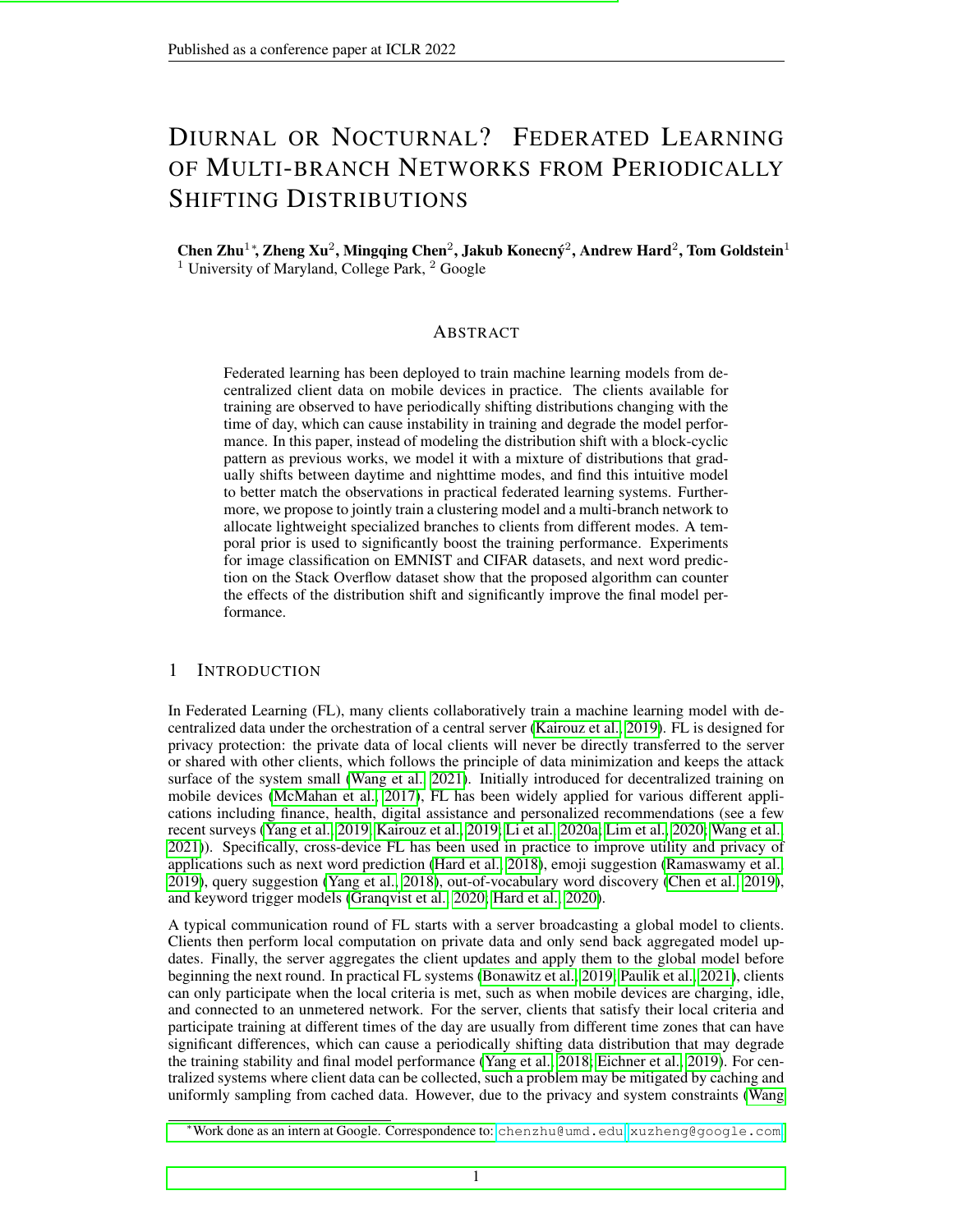# 3 LEARNING FROM PERIODICAL DISTRIBUTION SHIFT

We consider applications in which clients collaboratively train a model with a common input and output space, and the distribution of clients changes with time. We propose to jointly train a multibranch network and a clustering model to assign specialized branches for prediction on clients from different modes, guided by the temporal prior of the client distributions. We consider two methods for enforcing the temporal prior: FEDTEM (Section [3.1\)](#page-3-0), which is based on a Gaussian Mixture Model (GMM), and FEDTKM ( Section 3.2), which is based on K-means clustering.

Multi-branch network. Eichner et al. (2019) showed the merits of training separate models for different data distributions when the distributions can be identified during evaluation. However, training a single model with shared feature extraction layers on all available data can usually improve the data efficiency of representation learning. For example, for vision tasks, it helps to learn to extract common low-level features, while for language tasks it helps to learn shared embeddings and grammars from the context. To handle the distribution shift while learning shared feature representations and alleviating the communication overhead, we adopt the weight-sharing strategy from multi-task learning (Caruana, 1997) to train a multi-branch network with shared feature extraction layers  $f(w_f; x)$  followed by one of the specialized prediction branches  $g_k(w_k; f(w_f; x))$  for clients from each cluster  $k(1 \ k \ K)$ . We set each prediction branch  $g_k$  to be a single linear layer, which is more communication efficient and data efficient than having  $K$  versions of the same model.

**Temporal prior.** The temporal prior  $q(t)$  is an estimate for the ratio of clients coming from the daytime cluster,  $q(t)$ . From the observations in Section [2,](#page-1-0) we can locate the time when  $q(t)$  is most likely to be 0 or 1 by observing when the minima and maxima occur from the training curve. In between these minima and maxima, we consider three types of  $q(t)$  in our current experiments: 1) Linear:  $q(t) = q_{L,1}(t)$ ; 2) Cosine:  $q(t) = q_{C,1}(t)$ ; 3) Soft: see Appendix A.3.

Training Objective. *Our model assumes clients are from either the daytime or the nighttime cluster*  $(K = 2)$ , so it has two branches, and each branch is used for one group of clients. Let  $k_i^*$  be the branch index of client *i* chosen by the clustering model, and  $k_i^*$  be the index of the other branch. Each client trains the network with the following objective

<span id="page-3-1"></span>
$$
\underset{W}{\text{minimize}} \ L_i(\mathbf{w}) = \frac{1}{jD_{ij}} \sum_{\in \mathcal{D}_i} c_{\mathcal{E}}(g_{k_i}(\mathbf{w}; \mathbf{x}); \mathbf{y}) + c_{\mathcal{E}}(g_{k_i}(\mathbf{w}; \mathbf{x}); \mathbf{S}(\cdot; \mathbf{y})). \tag{4}
$$

where  $s( ; y) = \frac{1}{n} + (1)$  y is the label smoothing function for one-hot vector y,  $2[0, 1]$  determines the amount of label smoothing, and  $\geq 0$  is the regularization strength. The label smoothing regularization updates the other branch jointly with the feature extractor to prevent staleness, while encouraging the two branches to specialize in different feature subspaces: branch  $k_i^*$  is trained to become less certain on features of samples from cluster  $k_i^*$ .

#### <span id="page-3-0"></span>3.1 LEARNING A GAUSSIAN MIXTURE MODEL WITH PER-CLIENT TEMPORAL STATISTICS

We propose Federated Expectation-Maximization with Temporal prior (FEDTEM) to learn a Gaussian Mixture Model (GMM) to infer the cluster a client is from, and select the corresponding branch in the multi-branch network. We define discrete latent variables  $\bar{z}$  and to represent which cluster a sample and a client is from, respectively. FEDTEM assumes samples on the same client are from the same cluster, so the GMM prior  $P( = k) = P(z = k)$  for any k. We define  $P(x|z = k)$  as a Gaussian distribution  $N(f(w; x))_{k}$  k) in the feature space. For efficiency, we assume and learn a diagonal covariance  $\kappa$  for the Gaussian models. Algorithm [1](#page-4-0) summarizes the training process, and the details of each step are provided in the following sections.

#### <span id="page-3-2"></span>3.1.1 MODELING THE CLIENT DISTRIBUTIONS AND SELECTING BRANCHES FOR TRAINING

The prior  $P(\cdot)$  of the client distribution are constantly changing due to the periodic distribution shift. To stay up-to-date, the  $i$ -th client estimates its probability of coming from the  $k$ -th cluster based on its data  $D_i$  before the local update steps during training. Specifically, given the GMM parameters, since  $P(\ ) = P(z)$ , the local maximum likelihood estimation (MLE) of  $P(\ )$  on each new client *i* is equal to the MLE of  $p(z)$  on client *i*. Let  $\underset{i}{*}$  be the MLE of  $P(z)$  on client *i*, where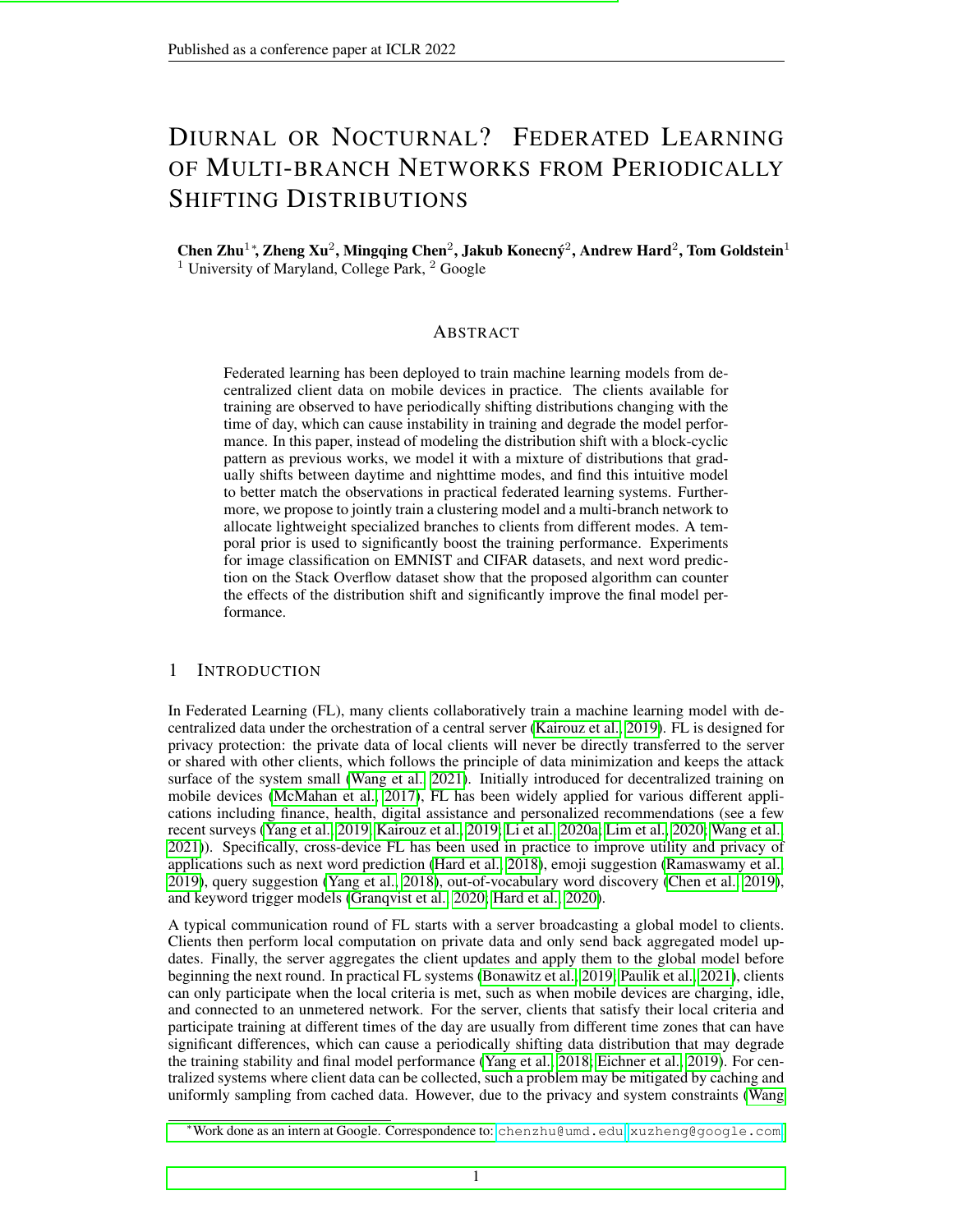the k-th dimension of  $\dot{i}$ , denoted as  $\dot{i}$ <sub>k</sub>, is the MLE of  $P(z = k)$  on client *i*. Then

<span id="page-4-1"></span>
$$
P(j = k) = \frac{1}{ik} = \frac{1}{jD_{ij}} \sum_{x \in D_i} P(z = k \mid \mathbf{x}) = \frac{1}{jD_{ij}} \sum_{x \in D_i} \frac{k \mathcal{N}(f(\mathbf{w}; \mathbf{x})j \mid k \mid k)}{j = 1} \cdot j \cdot \frac{1}{j} \cdot j \cdot (5)
$$

For completeness, we give the derivation of Eq. [5](#page-4-1) in Appendix A.1, where we also compare with the empirical results of using the posterior  $P(\overrightarrow{D_i})$  instead of the MLE  $\overrightarrow{i}$  for branch selection.

We select the branch based on the MLE of  $P(\cdot_i)$  and train the network by optimizing Eq. [4.](#page-3-1) We can either greedily select the branch  $k_i^* = \arg \max_k i$ , or sample from the discrete distribution  $i$ . We show the greedy approach achieves better empirical results in Figure 6, and use it by default.

Algorithm 1 FEDTEM: Federated EM with Temporal Prior (Training)

<span id="page-4-0"></span>1: Input: A stream of clients  $/(t)$  with periodical distribution shift; Number of communication rounds N; Number of rounds per day T.

2: **Output:** Network parameters  $w^N = (w_f^N, w_1^N, w_2^N)$ , GMM parameters  $N = (N, N, N)$ .

3: for  $t = 0$  to  $N = 1$  do

4: A set of m clients  $\frac{1}{t}$   $\frac{1}{t}$   $\frac{1}{t}$  participates training;

5: Server broadcasts parameters of the network  $\boldsymbol{w}^t$  and the GMM  $\tau$  to  $I'(t)$ ;

- 6: for clients  $i \, 2 \, 1'(\tilde{t})$  in parallel do
- 7: Estimate  $\gamma_i$  on  $D_i$ , and choose the branch  $k_i^* = \arg \max_k \gamma_i$  $i_k$ ; see Eq. [5](#page-4-1)
- 8: Given  $k_i^*$ , run local updates for the network by optimizing Eq. [4](#page-3-1) and get  $\mathbf{w}_i^{t+1}$ ;
- 9: On  $D_i$ , compute the MLE  $\sim_i^*$  and all feasible Gaussian parameters  $(\sim_i^{t+1}, \sim_i^{t+1})$ ); . see Eq.9 10: Server aggregates the model update  $p_i(\mathbf{w}_i^{t+1} \mathbf{w}^t)$
- 11: Update network parameters to  $w^{t+1}$  with the prescribed server optimizer.
- 12: Server collects GMM params  $f^{-*}$ ;  $\frac{t+1}{i}$ ;  $\frac{t+1}{i}$ ;  $\frac{t+1}{i}$ ]  $i \ge 1'(t)g$ ;
- 

13: Update the GMM parameters to 
$$
\begin{pmatrix} t+1 & t+1 \\ t+1 & t+1 \end{pmatrix}
$$
 with the temporal prior on  $\frac{1}{l}$ ; see Eq. 10

#### 3.1.2 UPDATING THE MIXTURE MODEL PARAMETERS

We introduce a federated Expectation-Maximization (EM) (Dempster et al., 1977) enhanced by the temporal prior to update the parameters of the GMM. The temporal prior is enforced via a bottomup approach: we start by running EM on each client  $i$  and send all possible locally optimal GMM parameters to the server, and then select and aggregate the GMM parameters with the temporal prior on the server. We find the optimal GMM parameters after the local update steps as described in Section [3.1.1,](#page-3-2) so that the GMM is updated in the feature space of the updated network. We give details of the process in the following.

**E** step. For each client  $i \geq l(t)$ , evaluate the posterior  $i_k(x)$  for each sample x to infer the probability of **x** coming from cluster k, based on the locally updated network with parameters  $w_i^{t+1}$ 

$$
i_{ik}(\mathbf{x}) = P(z = k/\mathbf{x}) = \frac{\frac{t}{k}N\left(\frac{f(\mathbf{w}_i^{t+1} \cdot \mathbf{x})}{k} \cdot \frac{t}{k} \cdot \frac{t}{k}\right)}{\frac{t}{j}N\left(\frac{f(\mathbf{w}_i^{t+1} \cdot \mathbf{x})}{k} \cdot \frac{t}{j} \cdot \frac{t}{j}\right)}.
$$
(6)

M step on clients. To learn a GMM that better distinguishes the daytime and nighttime clusters, we incorporate the temporal prior  $q(t)$  into the M step by considering the posterior  $P($  =  $kjD_i$ ;  $t_j \neq (t)$ , where  $t = \begin{pmatrix} t_j & t_j & t_j \\ t_j & t_j & t_j \end{pmatrix}$  is the collection of all GMM parameters. The M step optimizes the following objective

$$
\begin{array}{ccc}\n\mathsf{maximize} & \mathsf{X} & \mathsf{X} \\
\mathsf{maximize} & P( & = kjD_i; \quad ^t; \mathsf{q}(t) \log P(D_i; \quad = kj \quad ; \mathsf{q}(t))\n\end{array} \tag{7}
$$

Since the clients cannot share their data with the server, we first find locally optimal parameters  $\zeta_i^{t+1}$  = argmax  $\zeta_{k=1}^K P(\zeta = k/D_i; t; q(t))$  log  $P(D_i; \zeta = k)$ ;  $q(t)$  on each client i, and then average on the server. However, it is hard to evaluate the posterior  $P( = k/D_i; t, q(t))$  locally without additional communication rounds, since  $q(t)$  is an estimate of the ratio of clients from one cluster, and the posterior for one client depends on the estimates of other clients. A viable approach is to assume the posterior to be one-hot, i.e., for a certain cluster  $k^*$ ,  $P($  =  $kjD_i$ ;  $\frac{t^2}{q(t)} = 1$  if  $k = k^*$ , and  $P(\bar{\ell} = k/D_i; \bar{\ell}; q(t)) = 0$  if  $k \in k^*$ . Under this modeling assumption, we can learn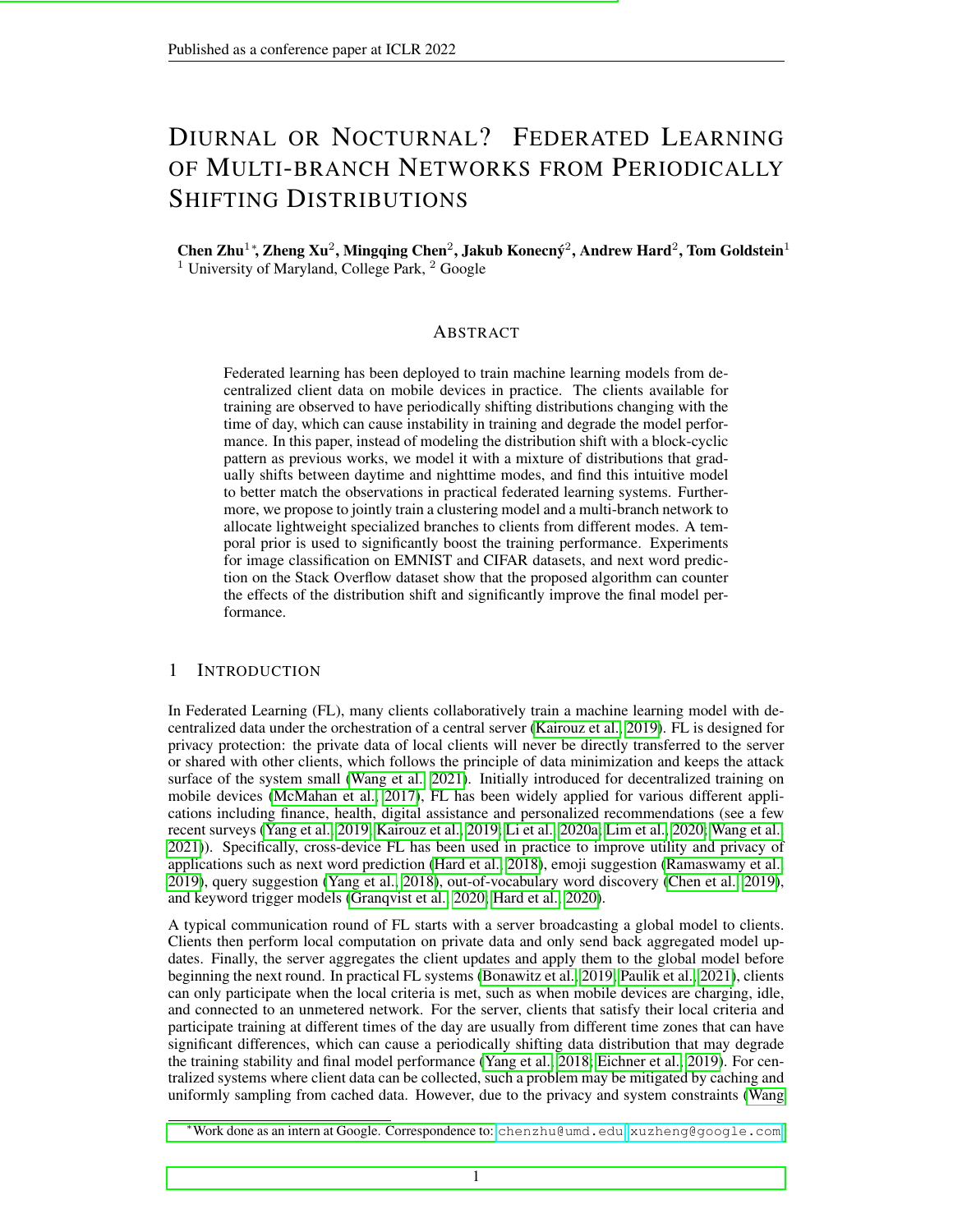more distinctive features for the clusters at no communication overhead. To see this k wisen given, we only need to solve

$$
\tau_{ik}^{t+1} = \text{argmax} P( = k jD_i; \quad ^t; \mathbf{q}(t)) \log P(D_i; = k j ; \mathbf{q}(t)); \tag{8}
$$
\nwhere its optimal mean and variance, and the MLE of the GMM prior for clusters in the image.

$$
\sim_{ik}^{t+1} = \frac{1}{jD_i j} \frac{X}{x_{2D_i}} f(w_i^{t+1}; x); \ [ \sim_{ik}^{t+1} ]^2 = \frac{1}{jD_i j} \frac{X}{x_{D_i}} (f(w_i^{t+1}; x) - \frac{1}{k} \frac{1}{k})^2; \ \sim_{ik}^{t} = \frac{1}{jD_i j} \frac{X}{x_{2D_i}} (x);
$$
\n(9)

Note  $\zeta_{ik}^{t+1}$  and  $\zeta_{ik}^{t+1}$  are identical for different ; see Appendix A.2 for derivations. The clients send the optimal mean and variance to the server. To enforce temporal priors on the server, clients also send the MLE of the prior  $\Phi$ <sub>i</sub> for each clustek, i.e.,  $\sim_{\sf ik}$  , to the server. In this way, the total number of parameters sent to the server can be less than a single GMM model.

M step on server with temporal prior. The temporal prior is enforced via a bottom-up approach: each client sends all possible solutions and MLEs $_{ik}^{t+1}$  ;  $\sim_{ik}^{t+1}$  ;  $\sim_{ik}$  )ji 2 l  $^{0}(t)$ ; k 2 f 1; 2gg to the server; the server then estimates the one-hot postetic  $\vec{P}_i$ ;  $f_i$ ;  $\vec{q}(t)$ ) based on $\vec{r}_{ik}$ . A set  $\vec{r}_1^0(t)$ of bq(t)  $j \cdot \theta(t)$  i +  $\frac{1}{2}$ c clients with highest<sub>"i1</sub> will have P( = 1jD<sub>i</sub>; <sup>t</sup>; q(t)) = 1, while the remaining clients, constituting a sboth  $\ell$ <sup>2</sup>(t), will have P( = 2jD<sub>i</sub>; <sup>t</sup>;  $\varphi(t)$ ) = 1. Then, similar as FedAvg (McMahan et al., 2017), the server updates the GMM parameters for each made weighted average of the optimal GMM parameters of each dilenit $_{k}^{0}(t)$ :

$$
I_{k}^{t+1} = \frac{X}{N_{k}^{t}} \frac{jD_{i,j}}{M_{k}^{t}} \sim_{ik}^{t+1}; \quad I_{k}^{t+1} = \frac{X}{N_{k}^{t}} \frac{jD_{i,j}}{M_{k}^{t}} \left[ \sim_{ik}^{t+1} \right]^{2}; \quad I_{k}^{t+1} = \frac{M_{k}^{t}}{N_{j}} \sim_{j=1}^{t} M_{j}^{t}; \tag{10}
$$

whereM $_{k}^{t} = \frac{P_{i}^{(2)} \binom{R}{k} (t)}{i2l \binom{0}{k} (t)}$  is the total number of  $\frac{1}{12!}\frac{0}{k}(t)$  jD<sub>i</sub> j is the total number of samples from clients assigned to n**kode**ote  $t+1$  is not necessarily an unbiased estimate, but we nd this estimate gives good results in practice. We also use a running average of the GMM pri $\dot{\phi}^{\dagger}$ <sup>1</sup> during training and set it to be a uniform distribution during inference; see Appendix A.4 for details.

## 3.2 LEARNING A CLUSTERING MODEL WITH AGGREGATEDTEMPORAL STATISTICS

FEDTEM collects per-client-<sub>i</sub> to use the temporal prior and update the GMM parameters, which may not satisfy the strong aggregation-only data minimization principle (Bonawitz et al., 2021; Wang et al., 2021). We propose an alternative Federlate Means algorithm augmented by the Temporal prior (EDTKM), where the temporal prior is enforced based on only aggregated results, described in Algorithm 2. **EDTKM** clusters theith client and selects the branches based on the averaged distance of the features to the uster centers,

$$
d_{ik}(w^{t}) = \frac{1}{jD_{i}j} \frac{X}{x^{2D_{i}}} kkf(w^{t}; x) c_{k}k;
$$
 (11)

where the superscript denotes the communication round, and are distance scalar factors to control the "prior" of the clusters and enforce the temporal priors. During training, a dicomputes  $d_{ik}$  on its training set to select the branch with minimal , while at test time, we use a minibatch to estimated<sub>ik</sub> . In the case of two centers, we  $x_1 = 1$  , and learn a scalar<sub>2</sub> > 0 to rescale the distances to theecondclusterc<sub>2</sub>: when  $2 > 1$ , it makes the EDTKM algorithm more likely to assign the client to thest cluster, and vice versa. $_2$  > 1 is updated by a quantile-based (private) estimator inspired by (Andrew et al., 2021).

The clients train the network with their selected branches by Eq. 11 through the objective in Eq. 4. After the local training steps, each client estimates its cluster assignment again with the locally updated parameters<sup>t</sup>, and computes an indicator variablet) = 1[d<sub>i1</sub>(w<sup>t</sup>i) < d<sub>i2</sub>(w<sup>t</sup>i)] for quantile estimation, and the feature mean  $(w_i^t) = \frac{1}{|D_i|}$   $\frac{1}{|X|^2}$   $\frac{1}{|X|^2}$  f  $(w_i^t; X)$  for k-means centers. Then  $(t)$ andf ( $w_i$ ) can be sent to a trusted, secure aggregator to get the ratio of clients assigned to cluster 1,  $\mathsf{q}(\mathsf{t}),$  and the averaged means centers  $\mathsf{t}^{\mathsf{t}+\mathsf{1}}$  ;  $\mathsf{c}_2^{\mathsf{t}+\mathsf{1}}$  as

$$
q(t) = \frac{1}{jl \; ^{\alpha}(t)j} \frac{X}{l \; ^{\alpha}(t)} q(t); \; c_k^{t+1} = \frac{X}{l \; ^{\alpha}(t)} \; \frac{P}{l \; ^{\alpha}(t)} \frac{r_{ik} \; jD_{i}j}{l \; ^{\alpha}(t)} f(\mathbf{w}_i^{t}); \; k = 1 \; \text{or} \; 2; \; (12)
$$

 $1$ The MLE is de ned in Eq. 14.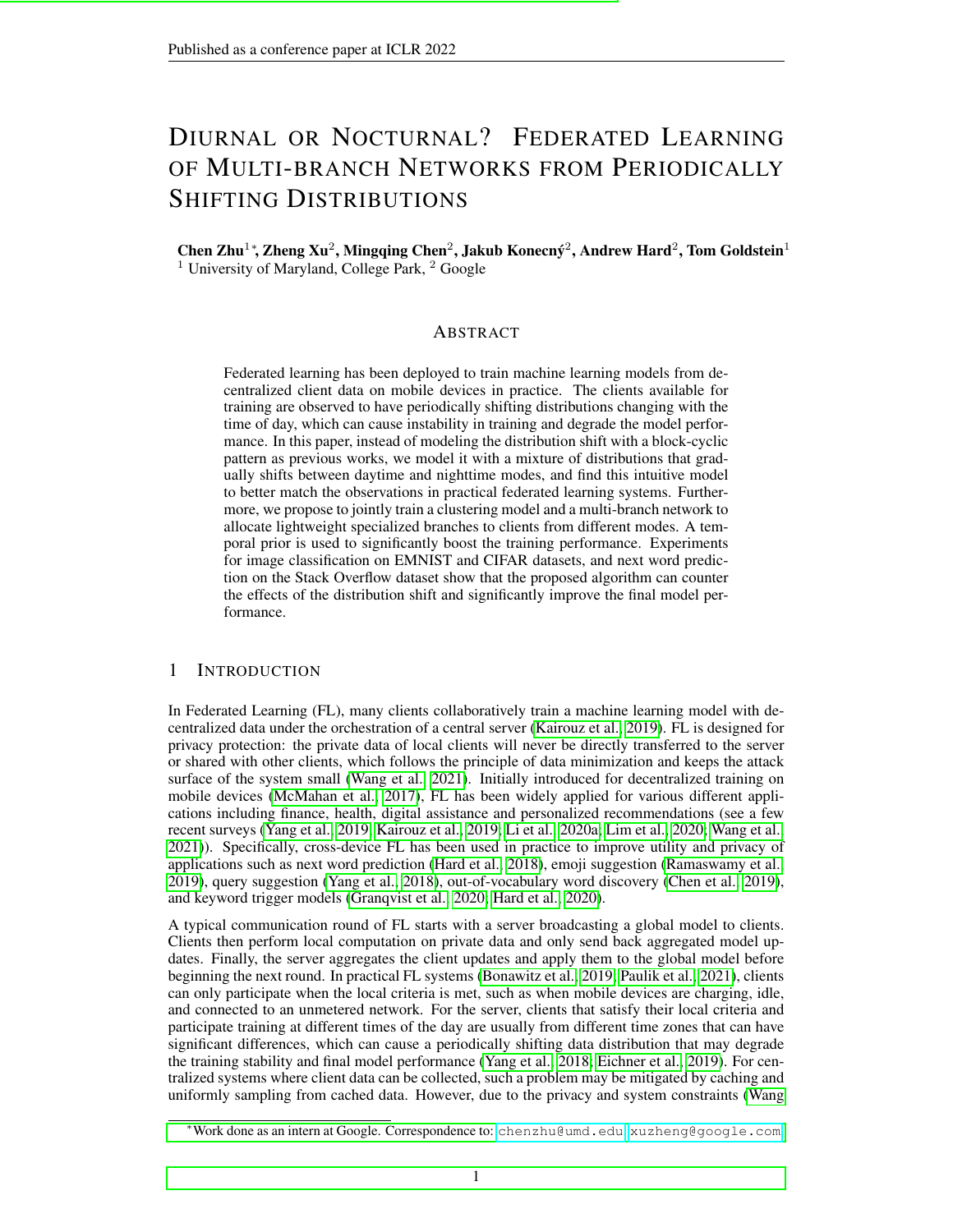where  $r_{i1} = q(t); r_{i2} = 1$  q (t).

The distance factor<sub>2</sub> is updated by tracking the difference between the empirical quantile and the oracle quantile<sub>(t)</sub> estimated by the temporal prior,

$$
t^{t+1} = \exp \t t [q(t) \t q(t)] \t t^{t}. \t (13)
$$

where  $\cdot$  0 is the step size of the geometric update at step all experiments, we use the periodical linear function  $q(t) = q_{-1}(t)$  as the temporal prior.

```
Algorithm 2 FEDTKM: Federatedk-means with Temporal Prior
```
1: Input: A stream of clients (t) from a periodically shifting distribution; Number of communication rounds  $N$ ; Number of rounds per day.

2: Output: Network parameters  $N = (w_1^N, w_1^N, w_2^N)$ , k-means cluster centers and  $c_2^N$  (k = 2), distance scalar $_2^{\mathsf{N}}$  .

3: for  $t = 0$  to  $N = 1$  do

4: A set ofm clientsl  $^{0}$ (t) I (t) participate training;

- 5: Server broadcasts parameters of the network and the k-means parameters<sup>t</sup> ( $c_2$ ,  $t$ ) to I  $^0$ (t);
- 6: for clientsi 2 l  $^{0}$ (t) in parallel do
- 7: Compute average distande (w<sup>t</sup>) =  $\frac{1}{|D_{+}|}$ P  $_{\mathsf{x2D}_{i}}$  k kf  $(\mathsf{w}^{\mathsf{t}}; \mathsf{x})$  c<sub>k</sub> k;
- 8: Choose the branch with minimal distance = arg min  $_k$  d<sub>ik</sub> (w);<br>9: Givenk: run local updates for the network by optimizing Eq.
- 9: Givenk, , run local updates for the network by optimizing Eq. 4 and gatt
- 10: Computed  $(t) = 1[d_{11}(\mathbf{w}_1^t) < d_{12}(\mathbf{w}_1^t)]$  to be aggregated for  $(t)$ ;
- 11: Compute  $(w_i^t) = \frac{1}{|D_i|}$   $\left| \begin{array}{c} x_{2D_i} \\ x_{2D_i} \end{array} \right|$  ( $w_i^t$ ; x) to be aggregated for  $t_1^{t+1}$  or  $c_2^{t+1}$ ;
- 12: Server receives aggregated network landeans parametefs  $f$ ;  $c_1^{t+1}$ ;  $c_2^{t+1}$ ;  $q(t)$ g from the clients;
- 13: Update the distance scalag<sup>+1</sup> with the temporal prion  $(t)$ :  $\frac{t+1}{2}$  = exp <sup>t</sup>  $[q(t) q(t)] \frac{t}{2};$
- 14: Update the t-means centers intered in  $c_2^{t+1}$ ,  $c_2^{t+1}$  using Eq. 12;
- 15: Update network parameterswo<sup>+1</sup> usingw<sup>t</sup> w  $w<sup>t</sup>$  with the prescribed server optimizer.

## 3.3 COMPARISONS ANDDISCUSSIONS

Privacy. In our simulation experiments (Section 4EDFTEM often performs better than EDTKM. However, the server has to observe the GMM parameters for participating client from, which may require new techniques to satisfy the strong data minimization and data anonymization principles (Wang et al., 2021; Bonawitz et al., 2021). On the other hand, FKM only uses aggregated results, which is compatible with the strong data minimization principle, and easier to be further protected by other privacy techniques such as secure aggregation (Bonawitz et al., 2019) and differential privacy (McMahan et al., 2018; Kairouz et al., 2021).

Differences from previous methods.Compared with previous methods that jointly train a clustering model with multiple networks, our method has four key differences that better suits cross-device FL under temporal distribution shift. First, our method introduces the temporal prior to regularize the clustering model, which is missing in previous works. Second, duranch network with shared feature extractor is more communication and data ef cient than usimetworks. Third, our clustering model selects the branches based on the feature, which eliminates the need for labeled data for clients not participate in training. Clustering models of (Ghosh et al., 2020; Marfoq et al., 2021) are based on the loss, which is impractical for clients without labeled data. Fourth, our method does not maintain states on clients. (Marfoq et al., 2021) assumes stateful clients, which is impractical for cross-device setting where each client only participate limited times (Wang et al., 2021). We give more detailed comparison with previous methods in Appendix A.7.

# 4 EXPERIMENTS

Dataset. We consider two image classi cation datasets, EMNIST and CIFAR, and one next word prediction task on Stack Over ow (SO). The split of the day mode  $\phi$  and night model( $_2$ ), and other statistics, are shown in Table 1 in the Appendix. On SO, we use a vocabulary size of 10K and report the test accuracy without special tokens. We truncate each sentence to have no more than 20 tokens. For the distribution shift, we use=  $256$  for the majority of our results, and we compare results under both linear and cosine distribution shifts with  $0:1$ ;  $0:25$ ;  $0:5$ ; 1; 2; 4; 10g.

Architecture of the multi-branch networks. On EMNIST, we train LeNet with 2 Conv layers and 2 FC layers. On CIFAR, we train a ResNet-18 with the Batch Norm replaced by Group Norm (Wu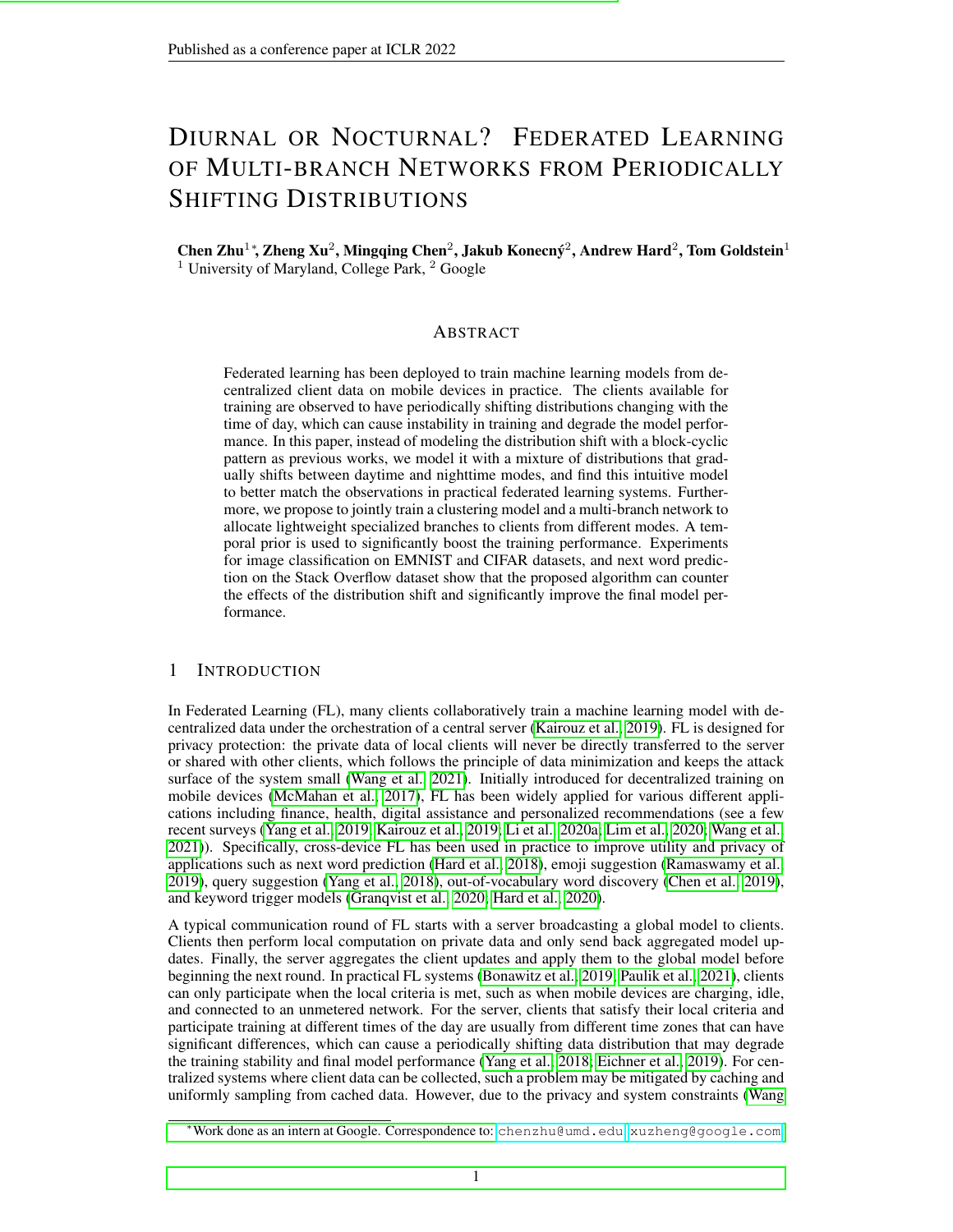Figure 2: Comparing the results of FDTEM and FEDTKM with baseline methods. On EMNIST and CIFAR, FEDTKM can achieve similar performances as FFEM and outperforms most of the other methods. On Stack Over ow, FEDTKM is not as good as FEDTEM, but it still outperforms other methods, and can be even better than the model trained without distribution shift when the training population is less biased (  $\epsilon$  to 1).

& He, 2018) for stability in federated learning. We use the last FC layer of these convolutional networks as the multi-branch part and share all the remaining layers. We use the output from the shared feature extractor for clustering, which are 128 and 512 dimensional for EMNIST and CIFAR respectively. On SO, we train a single-layer LSTM (Hochreiter & Schmidhuber, 1997) with a hidden size of 670 and embedding size of 96. To alleviate the communication overhead and prevent over tting, we de ne the branches to be the last projection layer before the nal prediction layer, which is 15x smaller than the nal prediction layer. The communication overheads of the extra branch are 0.7%, 0.5% and 1.6% respectively for models on EMNIST, CIFAR and SO.

Hyperparameters. We use FedAdam (Reddi et al., 2021) as the optimizer. Table 2 shows the training hyperparameters, with implementation details and practical notes given in Section A.4. For Min Loss, FEDTEM and FEDTKM, we also do a grid search on the label smoothing parameters

and . For each hyperparameter setting, we run 3 experiments with different random seeds and report their mean and standard error.

Ablation study and temporal prior. In Appendix A.5 and Figure 3, we provide ablation studies on the temporal prior to quantify its ef cacy, and see which temporal prior (Linear, Cosine, or Soft) works better in practice. From the results we can see: 1) all three types of priors improve the baseline in most cases; 2) linear prior works better on image datasets, while cosine prior works better on SO; 3) with weaker assumptions, Soft prior is able to t the distribution shift and improves the results. With these observations, for FEDTEM, we choose the linear prior  $\frac{1}{1}$  (t) on EMNIST and CIFAR and the cosine price  $C_{c,1}(t)$  on SO. For EDTKM, we only consider the linear price  $L_1(t)$ .

Baselines. For fair comparisons, unless otherwise stated, we adapt all methods into our settings to maintain two important properties: 1) training the same multi-branch network to keep model capacities the same; 2) labels are not available for test clients. For the baseline without any branch selection technique, we train the same multi-branch network by taking the averaged output from both branches for prediction. Such networks trained under shifting data distribution are denoted as "Vanilla", while those trained without distribution shift are denoted as 'Dist. Shift" (NDS).In Appendix A.8, we also provide results of training single-branch models in these two settings, which obtained almost identical results. The baseline methods are 30\$GD', where similar as Semi-Cyclic SGD (Eichner et al., 2019), we train one model during rst half of each period, and the other model on the other half. During test time, since there is no indicator of which mode the clients come from in practice, we select the models according to the certainty of their predictions, measured by evaluating the KLD between the prediction and a uniform distribution over all labels-sapt K-means, which is an enhanced variant of one-shot K-means (Dennis et al., 2021), collecting the cluster centers on raw data from all participating clients during a whole perid drotinds before training. For both training and test, it selects the branches for each sample according to the nearest cluster center. 3) "Min Loss (IFCA)", where same as IFCA (Ghosh et al., 2020), we choose the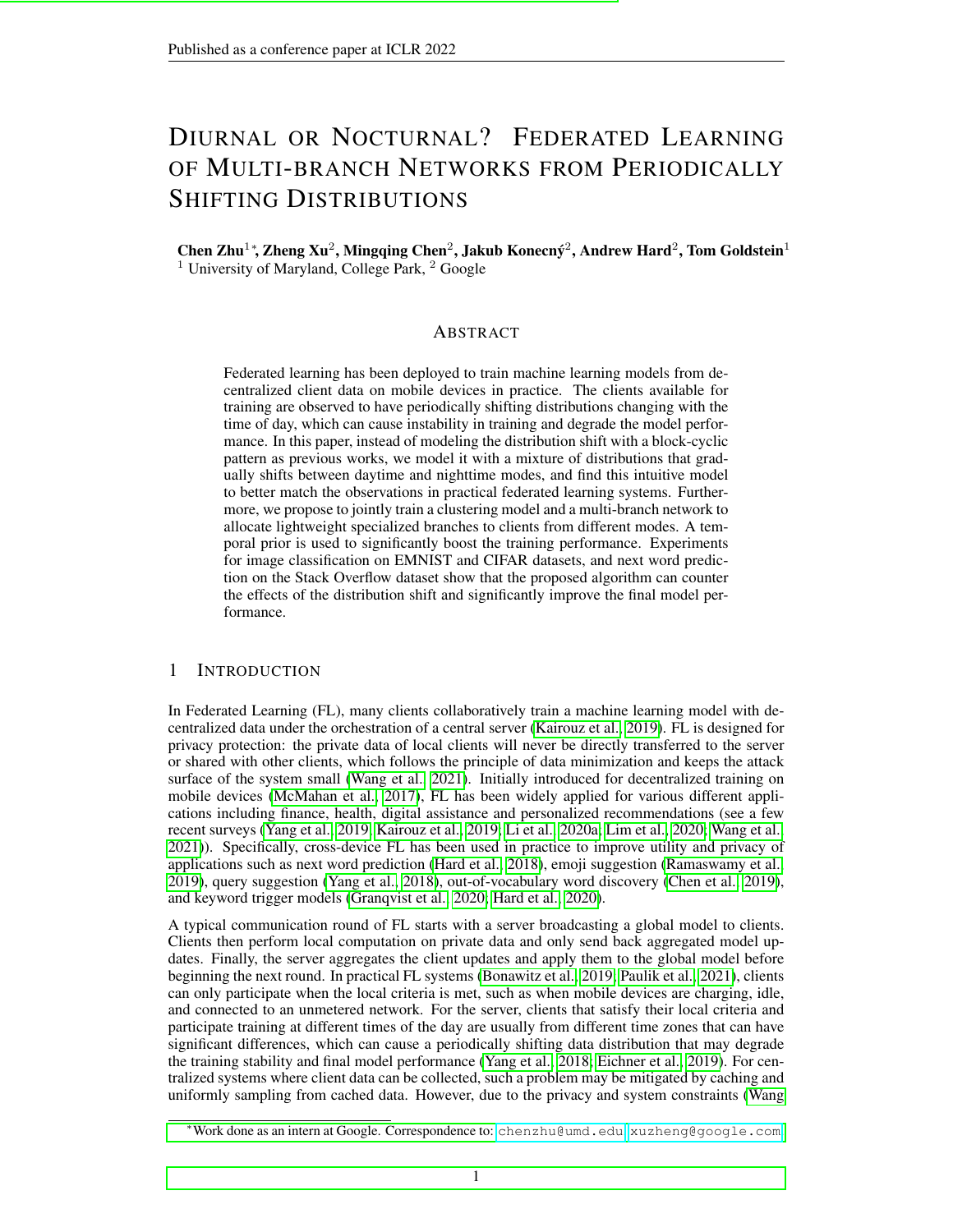branch with minimum loss on the local training set of each client during training, but different from IFCA, we choose branches with highest certainty on the unlabeled test set clients, using the same criterion as 1). We applied the label smoothing regularization (Eq. 4) to IFCA, which improves the results. 4)FedEM (Marfoq et al., 2021), where we use the same algorithm on participating clients during training. FedEM is implemented with privilege to access sample labels for test clients, to enable its EM steps which uses the loss.

Main Results. The results of all methods are shown in Figure 2. By comparing results of Vanilla and NDS, we nd the temporal distribution shift indeed degrades vanilla training, causing the worstcase decrease in accuracy by more than 7%, 20% and 1% respectively on EMNIST, CIFAR and SO. While with FEDTEM and FEDTKM, the accuracy can be even higher than models trained in the NDS setting in most cases, demonstrating the ef cacy of the temporal prior for learning more distinctive feature representations for the daytime and nighttime modes with specialized prediction branches. The improvement on the strong NDS baseline can be as high as 4%, 4% and 0.45% with FEDTEM on the three datasetsEBTEM is not better than NDS whendeviates too much from 1 as the data distribution is extremely skewed in such settings, while our methods are still better than most other methods in most cases. For baseline methods, SCSGD performs surprisingly well on EMNIST whenp is large, but the performance quickly drops on the more complicated CIFAR and SO. T-shot K-means achieves improvements for extremen EMNIST, but it is not signi cantly better than "Vanilla" on CIFAR, due to the dif culty in reliable clustering in more complicated image spaces. We did not implement T-shot K-means for SO due to the dif culty of clustering the raw data of the language task. Min Loss (IFCA) alleviates the drop and sometimes competes with NDS, but cannot achieve improvements over NDS. By contrast, FedEM often achieves inferior results even with the privilege access to the test labels for EM estimation. This is probably due to the staleness of the priors in the challenging periodic distribution shift setting, as we simulate cross-device FL on a large population where clients only participate training for a few rounds on EMNIST and CIFAR, and at most one round on SO.

Effect of label smoothing regularization.Shown in Figure 5. Since EMNIST is relatively easy and the network on it is small, the label smoothing does not show signi cant improvements. However, it is critical to the success on CIFAR and SO. Without the regularization, one branch will not be updated simultaneously with the feature extractor, resulting in instability and low test accuracy.

MLE for Evaluation. For FEDTEM, during evaluation, we nd it bene cial for image classi cation to use the MLE in Eq. 5 on the minibatches (typically of size no larger than 64) to select the best branch, compared with the sample-level inference. We show its bene t in Figure 4 in the appendix. In practice, similar approaches can be realized through caching. We nd Min Loss does not show much difference when a similar approach is applied, where branches are chosen by the averaged certainty on minibatches. The baseline model even gets worse performance with this approach, as shown in Figure 4, indicating our model is much better at distinguishing two modes in expectation. However, this approach does not show improvements for THEM on SO.

Effect of T. As shown in Figure 8, for EDTEM with linear prior on EMNIST, a smaller tends to decrease the performance whedeviates too much from 1. In such scenarios, the distribution changes frequently and abruptly. However, the performance  $\sigma$  FEM is maintained when the distribution changes in a frequent but more balanced way.

# 5 CONCLUSIONS

In this paper, we showed the in uence of a smoothly shifting distribution between daytime and nighttime modes better matches the phenomenon in practical FL systems, and developed algorithms to train multi-branch networks to tackle the distribution shift. Our methods incorporates priors of the temporal distribution shifts to learn a mixture or clustering model to guide the network and select corresponding branches for clients from different modes during both training and inference. The clustering models are de ned in the feature space and does not require labelled data for inference, hence is ready to be deployed on clients without labeled data. The branches are lightweight with little communication overhead, and the model demonstrates signi cant improvements in test accuracy on the benchmark datasets. Our methods also satis es many other real-world constraints like single round communication and stateless clients (Bonawitz et al., 2019; Paulik et al., 2021; Wang et al., 2021), which makes it possible to be deployed in practical FL systems.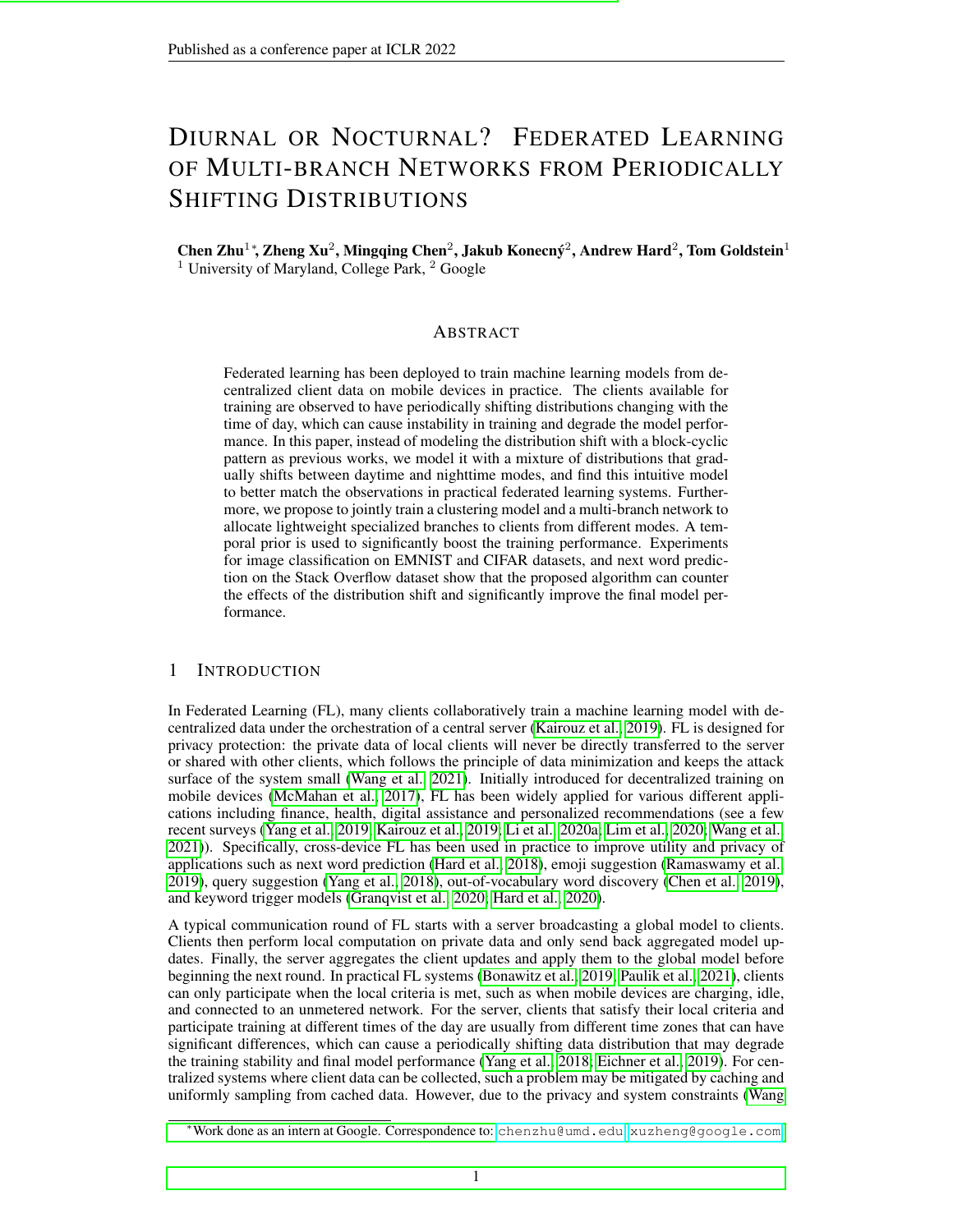# 6 REPRODUCIBILITY STATEMENT

Our code is available on GitHub. For reproducibility, we have reported the mean and standard error for 3 experiments with different random seeds for all settings. The dataset we used for simulations are all available in Tensor ow Federated, and our implementation is largely based on the code from Adaptive Federated Optimization (Reddi et al., 2021 We have listed our hyperparameters in Table 2. We have given the pseudo code in Algorithm 1 and the detailed formulas and derivations of our algorithm in Section 3.1.

# 7 ACKNOWLEDGEMENTS

The authors would like to thank Galen Andrew and Brendan McMahan for helpful discussions. Goldstein was supported by the National Science Foundation #1912866, the DARPA GARD program, and the Sloan Foundation.

# **REFERENCES**

- Maruan Al-Shedivat, Jennifer Gillenwater, Eric Xing, and Afshin Rostamizadeh. Federated learning via posterior averaging: A new perspective and practical algorithmiste mational Conference on Learning Representations (ICLR2021.
- Mathieu Andreux, Jean Ogier du Terrail, Constance Beguier, and Eric W Tramel. Siloed federated learning for multi-centric histopathology datasets. Domain Adaptation and Representation Transfer, and Distributed and Collaborative Learning . 129–139. Springer, 2020.
- Galen Andrew, Om Thakkar, Swaroop Ramaswamy, and Hugh Brendan McMahan. Differentially private learning with adaptive clipping. Inhirty-Fifth Conference on Neural Information Processing System<sup>2021</sup>.
- Manoj Ghuhan Arivazhagan, Vinay Aggarwal, Aaditya Kumar Singh, and Sunav Choudhary. Federated learning with personalization layers. are print arXiv:1912.008182019.
- Kallista Bonawitz, Peter Kairouz, Brendan McMahan, and Daniel Ramage. Federated learning and privacy: Building privacy-preserving systems for machine learning and data science on decentralized data.Queue, 19(5):87–114, 2021.
- Keith Bonawitz, Hubert Eichner, Wolfgang Grieskamp, Dzmitry Huba, Alex Ingerman, Vladimir Ivanov, Chloe Kiddon, Jakub Koney, Stefano Mazzocchi, H Brendan McMahan, et al. Towards federated learning at scale: System desigy sML, 2019.
- Christopher Briggs, Zhong Fan, and Peter Andras. Federated learning with hierarchical clustering of local updates to improve training on non-iid data. 20020 International Joint Conference on Neural Networks (IJCNN)pp. 1–9. IEEE, 2020.

Rich Caruana. Multitask learning Machine learning 28(1): 41–75, 1997.

- Mingqing Chen, Rajiv Mathews, Tom Ouyang, and Françoise Beaufays. Federated learning of outof-vocabulary wordsarXiv preprint arXiv:1903.106352019.
- Arthur P Dempster, Nan M Laird, and Donald B Rubin. Maximum likelihood from incomplete data via the em algorithm.Journal of the Royal Statistical Society: Series B (Methodologi& 30): 1–22, 1977.
- Don Kurian Dennis, Tian Li, and Virginia Smith. Heterogeneity for the win: One-shot federated clustering.ICML, 2021.

7525c36324cb022bc05c3fce88ef01147cae9740/periodic\_distribution\_shift <sup>3</sup>https://github.com/google-research/federated/tree/

<sup>&</sup>lt;sup>2</sup>https://github.com/google-research/federated/tree/

<sup>780767</sup>fdf68f2f11814d41bbbfe708274eb6d8b3/optimization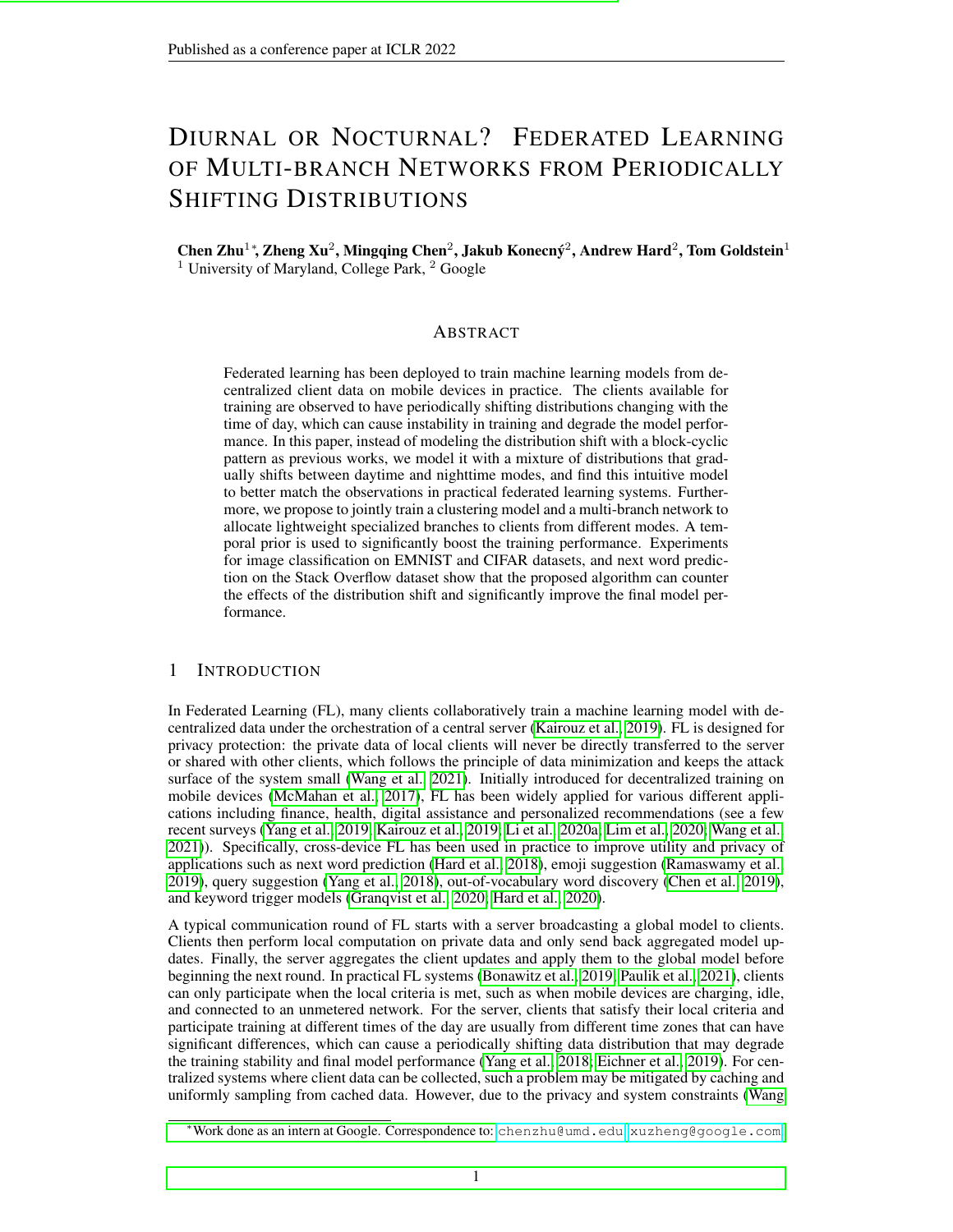- Yucheng Ding, Chaoyue Niu, Yikai Yan, Zhenzhe Zheng, Fan Wu, Guihai Chen, Shaojie Tang, and Rongfei Jia. Distributed optimization over block-cyclic dataXiv:2002.074542020.
- Moming Duan, Duo Liu, Xinyuan Ji, Yu Wu, Liang Liang, Xianzhang Chen, and Yujuan Tan. Flexible clustered federated learning for client-level data distribution shat Xiv preprint arXiv:2108.097492021.
- Hubert Eichner, Tomer Koren, Brendan McMahan, Nathan Srebro, and Kunal Talwar. Semi-cyclic stochastic gradient descent. ICML, 2019.
- Yanan Fu, Xuefeng Liu, Shaojie Tang, Jianwei Niu, and Zhangmin Huang. Cic-: Enabling class imbalance-aware clustered federated learning over shifted distributions termational Conference on Database Systems for Advanced Applications 37–52. Springer, 2021.
- Avishek Ghosh, Jichan Chung, Dong Yin, and Kannan Ramchandran. An ef cient framework for clustered federated learningeurIPS 33, 2020.
- Filip Grangvist, Matt Seigel, Rogier van Dalenine Cahill, Stephen Shum, and Matthias Paulik. Improving on-device speaker veri cation using federated learning with privacxiv preprint arXiv:2008.026512020.
- Andrew Hard, Kanishka Rao, Rajiv Mathews, Swaroop Ramaswamy, Françoise Beaufays, Sean Augenstein, Hubert Eichner, ClécKiddon, and Daniel Ramage. Federated learning for mobile keyboard predictionarXiv preprint arXiv:1811.0360, 42018.
- Andrew Hard, Kurt Partridge, Cameron Nguyen, Niranjan Subrahmanya, Aishanee Shah, Pai Zhu, Ignacio Lopez Moreno, and Rajiv Mathews. Training keyword spotting models on non-iid data with federated learningarXiv preprint arXiv:2005.1040, 62020.
- Sepp Hochreiter and Judgen Schmidhuber. Long short-term memolyeural computation 9(8): 1735–1780, 1997.
- Kevin Hsieh, Amar Phanishayee, Onur Mutlu, and Phillip Gibbons. The non-iid data quagmire of decentralized machine learning. International Conference on Machine Learning p. 4387– 4398. PMLR, 2020.
- Tzu-Ming Harry Hsu, Hang Qi, and Matthew Brown. Federated visual classi-cation with real-world data distribution. InECCV, pp. 76–92. Springer, 2020.
- Peter Kairouz, H Brendan McMahan, Brendan Avent, Auen Bellet, Mehdi Bennis, Arjun Nitin Bhagoji, Kallista Bonawitz, Zachary Charles, Graham Cormode, Rachel Cummings, et al. Advances and open problems in federated learning iv preprint arXiv:1912.0497,72019.
- Peter Kairouz, Brendan McMahan, Shuang Song, Om Thakkar, Abhradeep Thakurta, and Zheng Xu. Practical and private (deep) learning without sampling or shuf **international Conference** on Machine Learning (ICML) 2021.
- Sai Praneeth Karimireddy, Satyen Kale, Mehryar Mohri, Sashank J Reddi, Sebastian U Stich, and Ananda Theertha Suresh. SCAFFOLD: Stochastic controlled averaging for on-device federated learning.International Conference on Machine Learning (ICMPD20.
- Mikhail Khodak, Maria-Florina F Balcan, and Ameet S Talwalkar. Adaptive gradient-based metalearning methods. IA dvances in Neural Information Processing System 1998.
- Tian Li, Anit Kumar Sahu, Ameet Talwalkar, and Virginia Smith. Federated learning: Challenges, methods, and future direction EEE Signal Processing Magazin 27(3):50–60, 2020a.
- Tian Li, Anit Kumar Sahu, Manzil Zaheer, Maziar Sanjabi, Ameet Talwalkar, and Virginia Smith. Federated optimization in heterogeneous networks. Coedings of Machine Learning and Systems 2020b.
- Paul Pu Liang, Terrance Liu, Liu Ziyin, Nicholas B. Allen, Randy P. Auerbach, David Brent, Ruslan Salakhutdinov, and Louis-Philippe Morency. Think locally, act globally: Federated learning with local and global representations. Xiv preprint arXiv:2001.0152, 32020.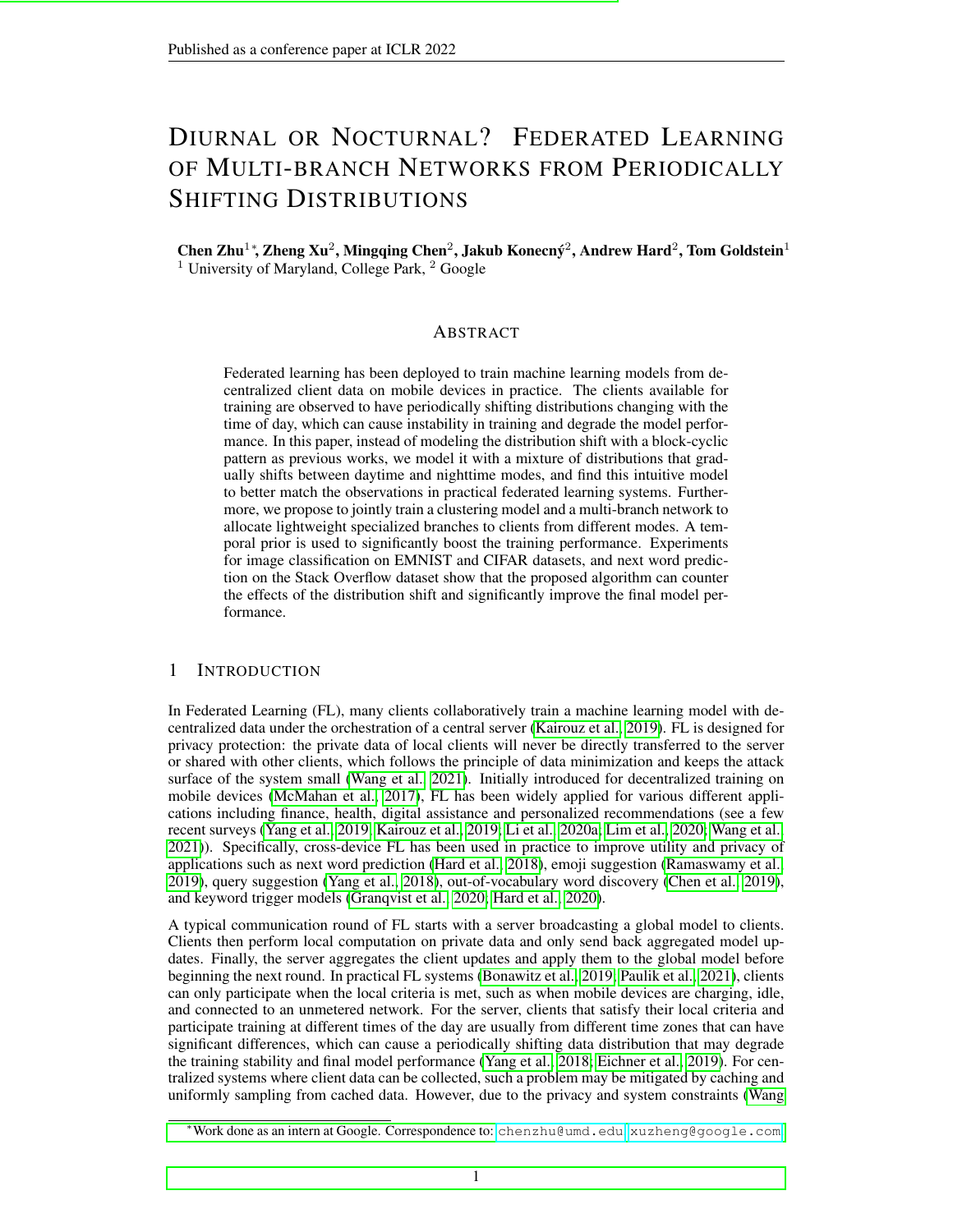- Wei Yang Bryan Lim, Nguyen Cong Luong, Dinh Thai Hoang, Yutao Jiao, Ying-Chang Liang, Qiang Yang, Dusit Niyato, and Chunyan Miao. Federated learning in mobile edge networks: A comprehensive surveyEEE Communications Surveys & Tutorial 8020.
- Yishay Mansour, Mehryar Mohri, Jae Ro, and Ananda Theertha Suresh. Three approaches for personalization with applications to federated learning. arxiv: 2002.106192020.
- Othmane Marfoq, Giovanni Neglia, Autren Bellet, Laetitia Kameni, and Richard Vidal. Federated multi-task learning under a mixture of distribution  $x$ Xiv:2108.102522021.
- Brendan McMahan, Eider Moore, Daniel Ramage, Seth Hampson, and Blaise Aguera y Arcas. Communication-ef cient learning of deep networks from decentralized dataAISTATSpp. 1273–1282. PMLR, 2017.
- Brendan McMahan, Daniel Ramage, Kunal Talwar, and Li Zhang. Learning differentially private recurrent language models. **International Conference on Learning Representations (ICLR)** 2018. URLhttps://openreview.net/pdf?id=BJ0hF1Z0b .
- Matthias Paulik, Matt Seigel, Henry Mason, Dominic Telaar, Joris Kluivers, Rogier van Dalen, Chi Wai Lau, Luke Carlson, Filip Granqvist, Chris Vandevelde, et al. Federated evaluation and tuning for on-device personalization: System design & applicatianxiv preprint arXiv:2102.085032021.
- Swaroop Ramaswamy, Rajiv Mathews, Kanishka Rao, and Françoise Beaufays. Federated learning for emoji prediction in a mobile keyboardrXiv preprint arXiv:1906.0432,92019.
- Sashank Reddi, Zachary Charles, Manzil Zaheer, Zachary Garrett, Keith Rush, Jakudow, Kone Sanjiv Kumar, and H Brendan McMahan. Adaptive federated optimizatChR, 2021.
- Amirhossein Reisizadeh, Farzan Farnia, Ramtin Pedarsani, and Ali Jadbabaie. Robust federated learning: The case of af ne distribution shifts. NeurIPS 2020.
- Felix Sattler, Klaus-Robert Miller, and Wojciech Samek. Clustered federated learning: Modelagnostic distributed multitask optimization under privacy constraints. It ansactions on neural networks and learning system 8020.
- Karan Singhal, Hakim Sidahmed, Zachary Garrett, Shanshan Wu, Keith Rush, and Sushant Prakash. Federated reconstruction: Partially local federated learnarckiv preprint arXiv:2102.03448 2021.
- Virginia Smith, Chao-Kai Chiang, Maziar Sanjabi, and Ameet S Talwalkar. Federated multi-task learning. InAdvances in Neural Information Processing System 37.
- Jianyu Wang, Zachary Charles, Zheng Xu, Gauri Joshi, H Brendan McMahan, Blaise Aguera y Arcas, Maruan Al-Shedivat, Galen Andrew, Salman Avestimehr, Katharine Daly, et al. A eld guide to federated optimizationarXiv:2107.069172021.
- Yuxin Wu and Kaiming He. Group normalization. Proceedings of the European conference on computer vision (ECCV) pp.  $3-19$ , 2018.
- Ming Xie, Guodong Long, Tao Shen, Tianyi Zhou, Xianzhi Wang, Jing Jiang, and Chengqi Zhang. Multi-center federated learningarXiv preprint arXiv:2108.0864, 72021.
- Qiang Yang, Yang Liu, Tianjian Chen, and Yongxin Tong. Federated machine learning: Concept and applications ACM Transactions on Intelligent Systems and Technology ( $\text{TRST2}$ ):1–19, 2019.
- Timothy Yang, Galen Andrew, Hubert Eichner, Haicheng Sun, Wei Li, Nicholas Kong, Daniel Ramage, and Françoise Beaufays. Applied federated learning: Improving google keyboard query suggestionsarXiv preprint arXiv:1812.0290,32018.
- Jaehong Yoon, Wonyong Jeong, Giwoong Lee, Eunho Yang, and Sung Ju Hwang. Federated continual learning with weighted inter-client transfer. International Conference on Machine Learning, pp. 12073–12086. PMLR, 2021.
- Zhuangdi Zhu, Junyuan Hong, and Jiayu Zhou. Data-free knowledge distillation for heterogeneous federated learning.CML, 2021.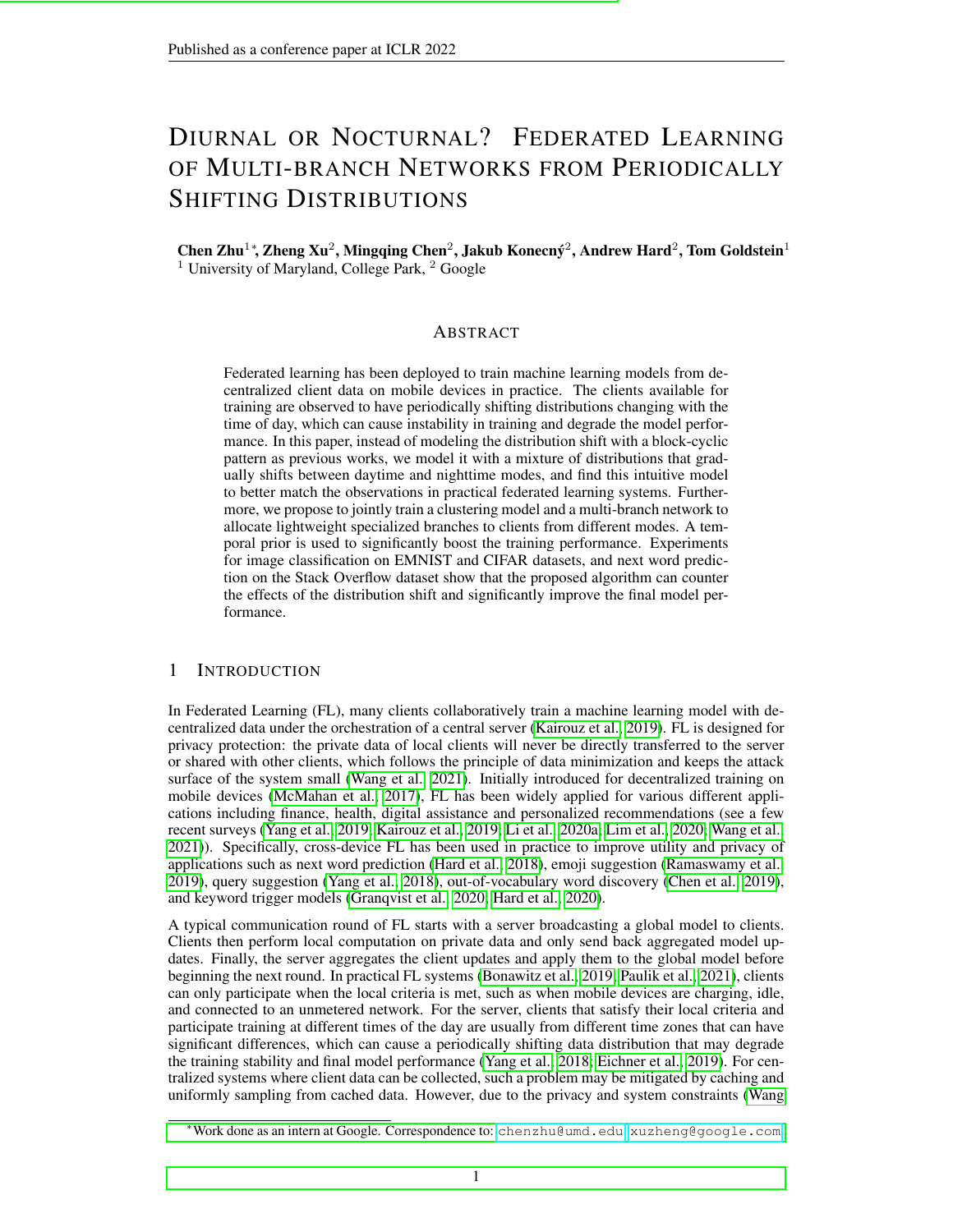# A APPENDIX

# A.1 FURTHER DISCUSSIONS OF BRANCH SELECTION WITIGMM

Derivation of the MLE. Recall is the parameters of the GMM model. We consider maximizing the expectation of the complete-data log likelihdog $\mathsf{P}(\mathsf{D}_\mathsf{i};\mathsf{Z} \mathsf{j}^-$  ) under the posterior distribution  $P(Z|D_i; )$ , whereZ is the collection of latent variables associated with each of the sam $p|D_i$ . Formally, it is solving the following constrained optimization problem

maximize<sub>Z</sub> 
$$
P(Z|D_i; )
$$
 [logP(D<sub>i</sub>; Zj )];  
\n  
\nsubject to  $Y_{j} = 1$ ;  $j = 0$ ; for all 1  $j = K$ :  
\n $j = 1$  (14)

We introduce an indicator function<sub> $z=k$ ]</sub> which is 1 if  $z = k$  or 0 otherwise. In this way, the log likelihood can be represented as

$$
\log P(D_i; Zj) = \log \frac{iP_i i \cdot P}{n=1 \cdot k=1} \left[ P(x_n; z_n j) \right]^{1_{[z=k]}} \\
= \frac{iP_i i \cdot P}{1_{[z_n=k]}\left[ \log \frac{1}{k} + \log P(x_n | z_n; \cdot) \right]}.
$$
\n(15)

Meanwhile,

$$
E_{Z \ P(Z|D_{i};\ )} 1_{[z_{n}=k]} = P(z_{n}=kjx_{n};\ ) = P\frac{{}_{k}P(x_{n}jz_{n}=k;\ )}{{}_{j=1}^{k}P(x_{n}jz_{n}=j;\ )}.
$$
 (16)

Plug Eq. 15 and Eq. 16 back into Eq. 14, and ignore terms that do not depend wann d we are solving the following problem for

maximize  
\n
$$
\begin{array}{ccc}\n & \text{if } & \text{if } & \text{if } \\
 & \text{if } & \text{if } & \text{if } \\
 & & \text{if } & \text{if } \\
 & & \text{if } & \text{if } \\
 & & \text{if } & \text{if } \\
 & & \text{if } & \text{if } \\
 & & \text{if } & \text{if } \\
 & & & \text{if } & \text{if } \\
 & & & \text{if } & \text{if } \\
 & & & \text{if } & \text{if } \\
 & & & & \text{if } & \text{if } \\
 & & & & \text{if } & \text{if } \\
 & & & & \text{if } & \text{if } \\
 & & & & \text{if } & \text{if } \\
 & & & & \text{if } & \text{if } & \text{if } \\
 & & & & & \text{if } & \text{if } \\
 & & & & & \text{if } & \text{if } & \text{if } \\
 & & & & & \text{if } & \text{if } & \text{if } & \text{if } \\
 & & & & & & \text{if } & \text{if } & \text{if } & \text{if } \\
 & & & & & & \text{if } & \text{if } & \text{if } & \text{if } & \text{if } \\
 & & & & & & \text{if } & \text{if } & \text{if } & \text{if } & \text{if } & \text{if } & \text{if } & \text{if } \\
\end{array}
$$
\n(17)

The Lagrangian multiplier of this problem is

h( ; ) = 
$$
\frac{iR}{n} \mathbb{R}^{i,j} \times R
$$
 P(z<sub>n</sub> = kjx<sub>n</sub>; )log<sub>k</sub> + (1  $\frac{X}{i}$ ) : (18)

Let the derivative w.r.t.  $_k$  be 0,

$$
\frac{\textcircled{a}h}{\textcircled{b}_k} = \frac{iR^{i}}{n=1} P(z_n = kjx_n; )\frac{1}{k} = 0: \qquad (19)
$$

Multiply both sides of Eq. 19 with  $_k$ , sum over1 k K, and apply the constraint that  $k=1$ , we have

$$
\frac{iR}{N} \mathbf{X} = \n\begin{cases}\nP(z_n = k \mathbf{i} x_n; ) = jD_i \mathbf{i} \\
1 \mathbf{i} \cdot \mathbf{j} \\
1 \mathbf{j} \cdot \mathbf{k}\n\end{cases} (20)
$$

Plug this back into Eq. 19, we get the equation as desired.

$$
k = \frac{1}{jD_{i}j} \frac{iR_{i}j}{n=1} P(z_{n} = kjx_{n}; )
$$
 (21)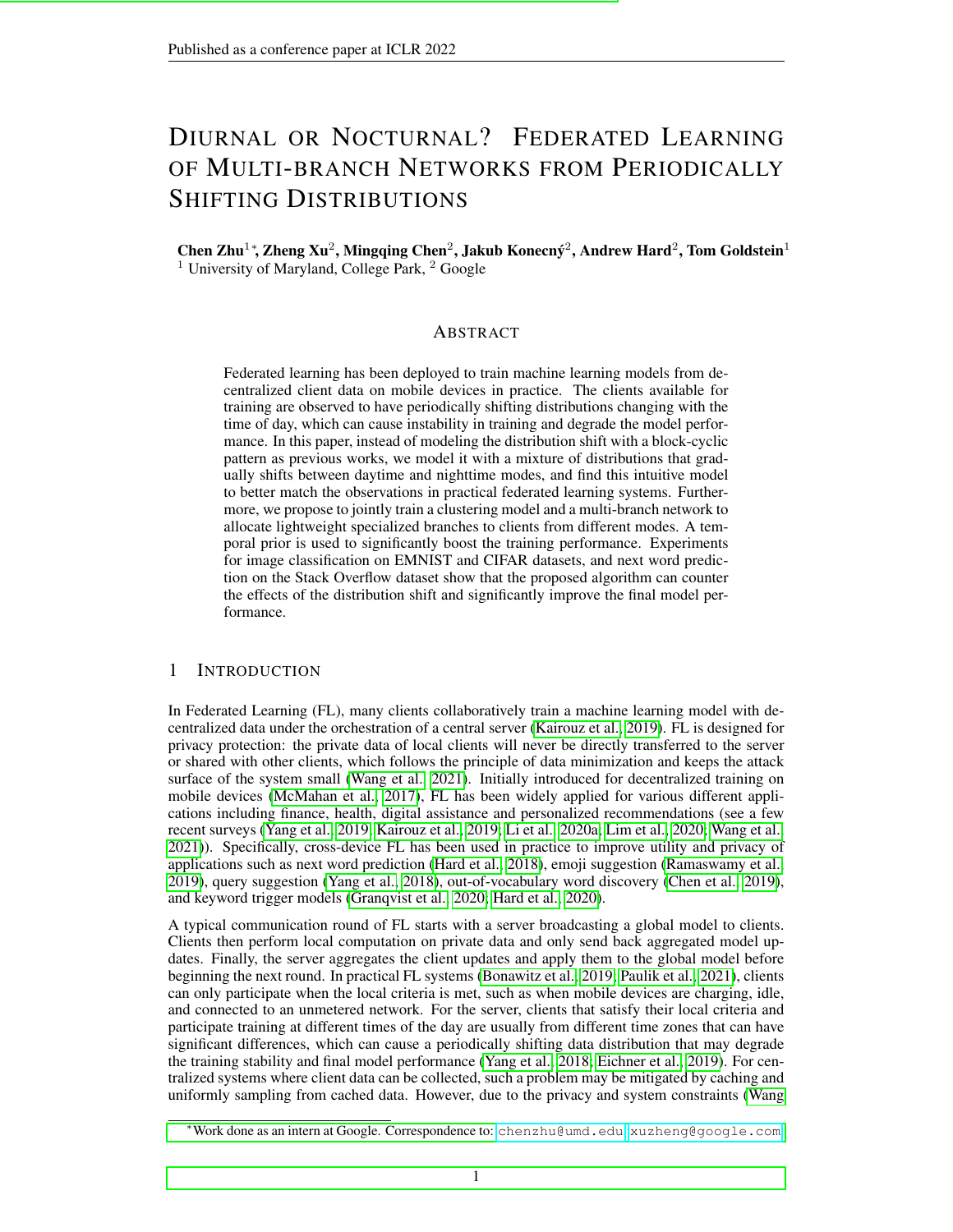An alternative for branch selection. Instead of computing the MLE, with the assumption that samples in D<sub>i</sub> are IID, we can comput $P(|i|D_i) = P(z|D_i)$  using Bayes' theorem and u $P(i|D_i)$ for branch selection. Speci cally,

$$
P(j = kjDi) = P(z = kjDi) = P\frac{Q}{K} \frac{Q_{x2D_i}P(x)z = k)}{y_{j=1} - j}.
$$
 (22)

As shown in Figure 6, we nd MLE achieves better empirical results than this alternative.

#### A.2 DERIVATION OF THE LOCALLY OPTIMAL GMMS

We give the derivation of the optimal mean and variance of the GMM on each client, under the one-hot assumption th**at**( = kjD<sub>i</sub>; <sup>t</sup>; $q(t)$ ) = 1 if k = k , andP( = kjD<sub>i</sub>; <sup>t</sup>; $q(t)$ ) = 0 if k  $6 k$ , for some givenk. Under this assumption, we need to solve

$$
\frac{d}{dk} + 1 = \text{argmax} \log P(D_i; = k j ; q(t))
$$
\n
$$
= \text{argmax} \log P(-k j ; q(t)) + \log P(x j = k ; q(t))
$$
\n
$$
= \text{argmax} \log \frac{1}{k} + \frac{1}{k} \frac{1}{k} \frac{1}{k} \frac{1}{k} \frac{1}{k} \frac{1}{k} \frac{1}{k} \frac{1}{k} \frac{1}{k} \frac{1}{k} \frac{1}{k} \frac{1}{k} \frac{1}{k} \frac{1}{k} \frac{1}{k} \frac{1}{k} \frac{1}{k} \frac{1}{k} \frac{1}{k} \frac{1}{k} \frac{1}{k} \frac{1}{k} \frac{1}{k} \frac{1}{k} \frac{1}{k} \frac{1}{k} \frac{1}{k} \frac{1}{k} \frac{1}{k} \frac{1}{k} \frac{1}{k} \frac{1}{k} \frac{1}{k} \frac{1}{k} \frac{1}{k} \frac{1}{k} \frac{1}{k} \frac{1}{k} \frac{1}{k} \frac{1}{k} \frac{1}{k} \frac{1}{k} \frac{1}{k} \frac{1}{k} \frac{1}{k} \frac{1}{k} \frac{1}{k} \frac{1}{k} \frac{1}{k} \frac{1}{k} \frac{1}{k} \frac{1}{k} \frac{1}{k} \frac{1}{k} \frac{1}{k} \frac{1}{k} \frac{1}{k} \frac{1}{k} \frac{1}{k} \frac{1}{k} \frac{1}{k} \frac{1}{k} \frac{1}{k} \frac{1}{k} \frac{1}{k} \frac{1}{k} \frac{1}{k} \frac{1}{k} \frac{1}{k} \frac{1}{k} \frac{1}{k} \frac{1}{k} \frac{1}{k} \frac{1}{k} \frac{1}{k} \frac{1}{k} \frac{1}{k} \frac{1}{k} \frac{1}{k} \frac{1}{k} \frac{1}{k} \frac{1}{k} \frac{1}{k} \frac{1}{k} \frac{1}{k} \frac{1}{k} \frac{1}{k} \frac{1}{k} \frac{1}{k} \frac{1}{k} \frac{1}{k} \frac{1}{k} \frac{1}{k} \frac{1}{k} \frac{1}{k
$$

whered is the dimension of the featur $\mathfrak{g}_{\ast}|_{j}$  ; [  $_{\kappa}|_{j}$  and[f  $(\mathsf{w}_{\mathsf{i}}^{\mathsf{t}+1}$  ; x )] $_{\mathsf{j}}$  denote th $\mathfrak{\phi}$  -th dimension of  $\kappa$ ;  $\kappa$ ; f (w<sub>i</sub><sup>t+1</sup>;x), respectively. From Eq. 23, we can see the optimal solution for dliento set the mean and variance for the th mode as

$$
r_{ik}^{t+1} = \frac{1}{jD_i} \sum_{x \ge D_i}^{X} f(w_i^{t+1}; x); \ [r_{ik}^{t+1}]^2 = \frac{1}{jD_i} \sum_{x \ge D_i}^{X} (f(w_i^{t+1}; x) - r_{ik}^{t+1})^2; \qquad (24)
$$

## A.3 THE SOFT PRIOR

The soft priore<sub>s</sub>(t) gives strong signals only at time steps where we belige the or q(t) = 1. In between, it only requires the ratio to be non-increasing or non-decreasing, where the ratio is estimated using the posterior from Eq. 6 as

$$
e_{S}^{0}(t) = \frac{jf \times j \times 2 D_{i}; i_{1}(x) > i_{2}(x)gj}{jD_{i}j};
$$
\n(25)

i.e., the ratio of samples whose posterior has higher probability on mode 1. In this way, the model can still learn to distinguish the modes but we do not enforce a strong prior at every time step. Speci cally, it is de ned as

$$
\begin{array}{lll}\n & 8 & 1; & \text{if } t \text{ mod } T = 1 \\
 & \geq 0; & \text{if } t \text{ mod } T = \frac{T}{2} \\
 & \geq \min(\mathfrak{q}_{S}(t-1); \mathfrak{q}_{S}^{0}(t)); & \text{if } 1 < t \text{ mod } T < \frac{T}{2} \\
 & \max(\mathfrak{q}_{S}(t-1); \mathfrak{q}_{S}^{0}(t)): & \text{if } t \text{ mod } T > \frac{T}{2}\n\end{array}
$$
\n(26)

## A.4 IMPLEMENTATION DETAILS AND PRACTICAL NOTES

Setting the GMM prior. During test, to compare the model performance with established baselines and ensure fairness, we consider a static test set where the number of clients and samples from both modes are roughly the same. Therefore, we use a uniform distribution for the priors on the test set. This does not make the GMM worse if it estima  $\Re(x)$  accurately on the test set. During training, we estimate the prior<sup>t</sup> in every step to match the shifting distribution. However, we we estimate the prior in every step to match the shifting distinguion. However,<br>nd it bene cial to use a running average of  $k+1 = k + (1)$   $k M_k^{\dagger} = {K + (1) \choose k-1} d_k^{\dagger}$ training, which achieves better results than setting 0 or using uniform prior in our preliminary experiments. We use = 0:99for the moving average in all experiments.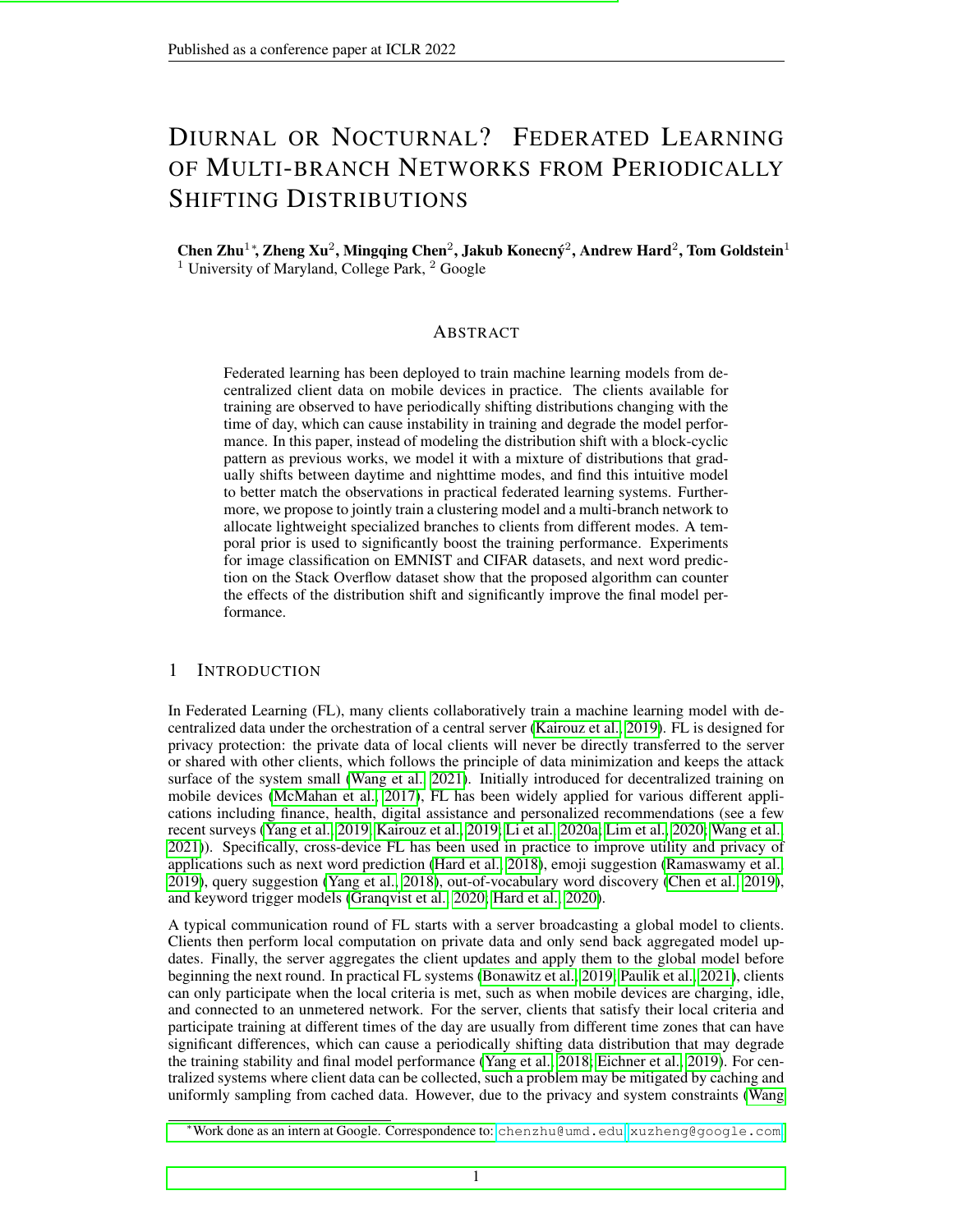Figure 3: The effect of the temporal prior. Note we always use the same periodical linear or cosine priors,  $q_{L, 1}(t)$  or  $q_{C, 1}(t)$ , under all types and s for the distribution shift.

Setting  $_t$  for FEDTKM. Although we can identify the modes through the local minima and maxima of the training curve, the distribution shift can happen in arbitrary ways in between. As a result, the certainty of the temporal prior should also be lower in between the modes. To incorporate this heuristic, instead of using a constant we let

$$
t = 2j0:5 \quad q(t)j_{max}; \text{ where }_{max} > 0 \text{ is a constant} \tag{27}
$$

We nd this to give better results whene 1, i.e., when the underlying distribution shift is biased and different from the linear temporal prior.

### A.5 ABLATION STUDIES: THE EFFECT OF TEMPORAL PRIOR

To quantify the effect of temporal prior on training, we compare four versions  $E\text{mTEM}: 1)$ EM Only : only apply the EM part of our algorithm without the temporal priors, where the only difference from **EDTEM** is that the server, in the M step, greedily uses clicatupdate parameters of modek<sub>i</sub> = arg max<sub>k</sub>  $\sim_{ik}$  (see Eq. 9 and Eq. 10);  $\mathbf{F}$  ped TEM (linear): our algorithm where the temporal prior is the periodic linear function(i 2 l <sub>1</sub>(t)) =  $q_{\perp 1}(t)$ ; 3) FedTEM (cosine): our algorithm where the temporal prior is the cosine funct  $\mathbf{E}(\mathbf{h})$  2 I <sub>1</sub>(t)) =  $q_{\mathrm{C}; 1}(\mathbf{t})$ ; 4) FedTEM (soft): our algorithm with the soft temporal prior introduced in Section A.3. The results are shown in Figure 3. We nd all three priors improves the "EM Only" baseline in most cases. "FedTEM (linear)" is better on image datasets, while "FedTEM (cosine)" is better on the language dataset. The soft prior has very weak assumptions about the prior, only requiring the estimated ratios to be non-increasing or non-decreasing within certain intervals, but still improves the results.

| Table 1: Stats of the datasets. We judge to denote number of samples in each subset. On SO, # |  |  |
|-----------------------------------------------------------------------------------------------|--|--|
| Classes is the vocabulary size.                                                               |  |  |

| Dataset                                 | # Classes $I_1$    |  | il-i iDr.i | $\frac{1}{2}$                       | $ I_2 $ $ D_{12} $ $ D_{test} $ |                                                                                                            |
|-----------------------------------------|--------------------|--|------------|-------------------------------------|---------------------------------|------------------------------------------------------------------------------------------------------------|
| <b>EMNIST</b><br>CIFAR<br>Stack Over ow | 62<br>110<br>10K l |  |            | Questions 171K 67M Answers 171K 67M |                                 | Digits 3383 341,873 Characters 3400 329,712 77,483<br>CIFAR10 500 50.000 CIFAR100 500 50.000 20.000<br>16M |

### A.6 VERIFYING THE EFFECT OFMLE FOR EVALUATION

To quantize the effect the batch-level MLE, we compare the results of our method with or without MLE on EMNIST and CIFAR. As shown in Figure 6, this only decreases the accuracy of the baseline model, indicating our model is much better at distinguishing the two modes in expectation.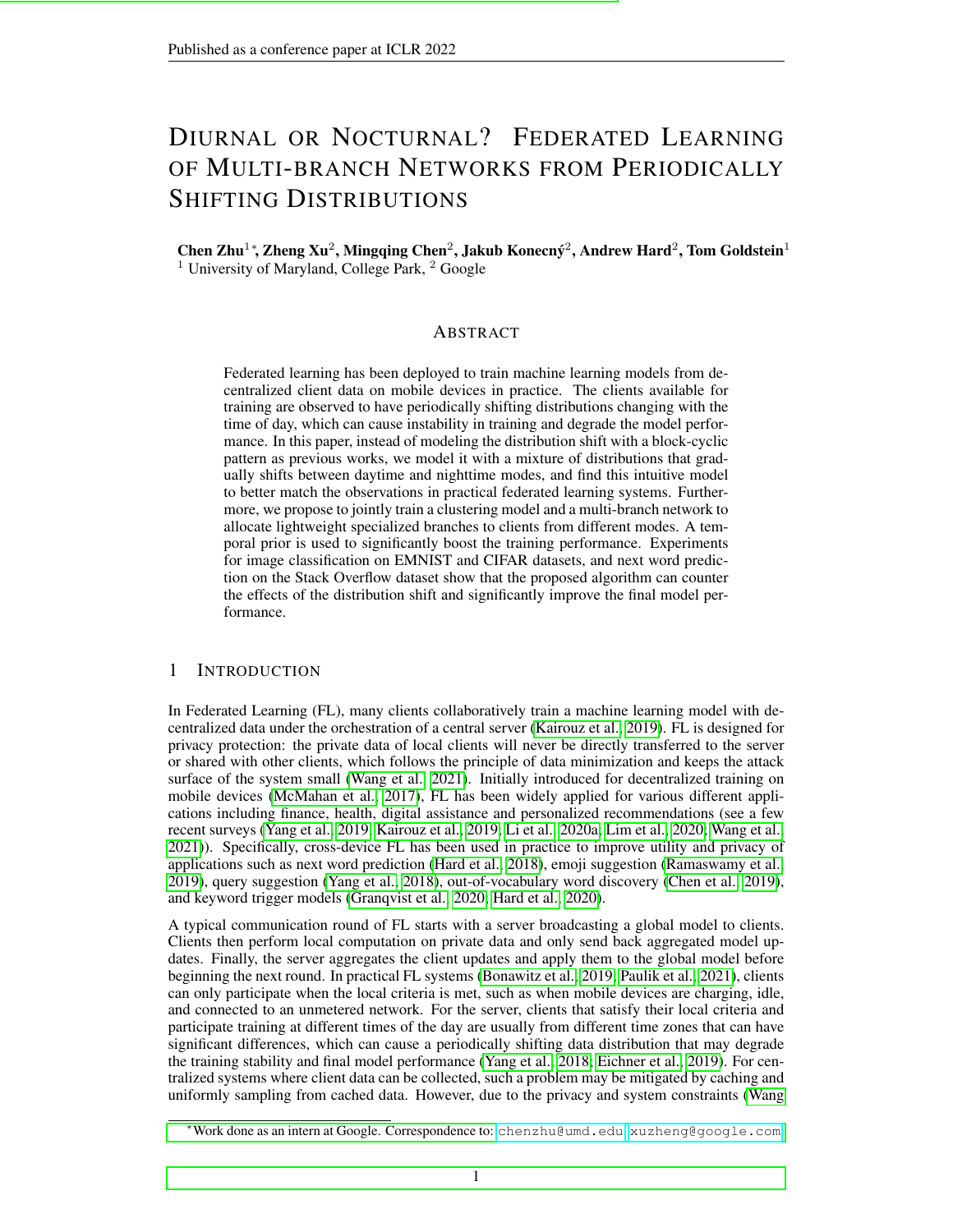Figure 4:Comparing the effect of MLE on EMNIST and CIFAR.

Figure 5: Compare the effect of the label smoothing regularization  $6DTEM$  under linear and cosine distribution shifts. We use the linear prior in all cases.

Figure 6: Comparing the Bayesian and MLE based branch selection on EMNIST and CIFAR under linear distribution shifts. We also compare the greedy branch selection vs. sampling based branch selection on EMNIST.

Table 2: Training hyperparameters on the datasets. The network parameters are trained for one epoch on each client. In addition, on Stack Over ow, we also limit each client to use no more than 512 samples during training.

| Dataset       | Server Opt Server LR |             |                 |     |          |    |     | Client Opt Client LR iMt) Batch Size Total Rounds |
|---------------|----------------------|-------------|-----------------|-----|----------|----|-----|---------------------------------------------------|
| <b>EMNIST</b> | Adam                 | 10 $2:5$    | 10 $4$          | SGD | 10 $1:5$ |    | 20. | 2049                                              |
| <b>CIFAR</b>  | Adam                 |             | 10 <sup>1</sup> | SGD | 10 $1:5$ |    | 20  | 8196                                              |
| Stack Over ow | Adam                 | <u>በ በ1</u> | 10 $^5$         | SGD | 10 $0.5$ | 50 | 16  | 2048                                              |

Figure 7: Probability of sampling of clients frorh<sub>1</sub>(t) in each round, with  $= 256$ , under the linear and cosine transit functions and different values of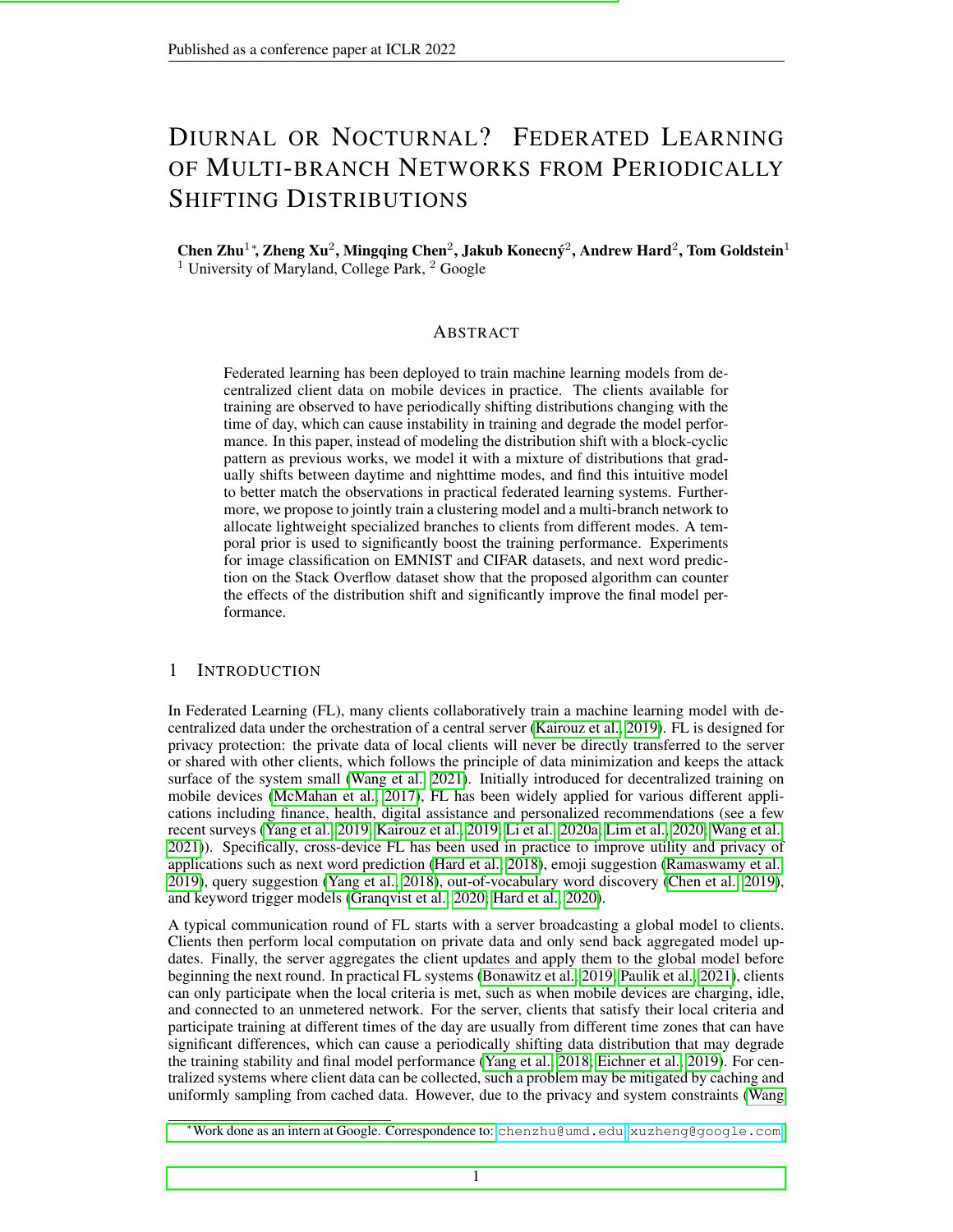Figure 8: Evaluating the effect of the underlying on FEDTEM with linear prior.

# A.7 ADDITIONAL RELATED WORKS

As mentioned above, Semi-cyclic SGD (Eichner et al., 2019) and (Ding et al., 2020) are the only previous works we are aware of that explicitly consider periodical distribution shift in FL. We now review other related works that either consider other types of distribution shift, or have (weak) similarity as the proposed FDTEM method.

Heterogeneity and client distribution shift. Client heterogeneity is an active topic in FL, and various methods have been proposed to address the distribution difference among clients. Notably, FedProx (Li et al., 2020b) applies proximal regularizer when perform client updates; SCAF-FOLD (Karimireddy et al., 2020) uses control variates as local states on clients for variance reduction; FedPA (Al-Shedivat et al., 2021) provides a Bayesian view and adopts posterior sampling; FedGen (Zhu et al., 2021) learns a generator that can be shared among clients; FedRobust (Reisizadeh et al., 2020) applies gradient descent ascent to tackle distribution shifts in the form of af ne transforms in the image domain. Transfer learning, multi-task learning, and meta learning are introduced into FL to explicitly handle distribution shifts among clients assuming heterogeneous clients are from different domains or tasks (Smith et al., 2017; Khodak et al., 2019). Continual learning is introduced to handle distribution shift due to streaming tasks on each client (Yoon et al., 2021). More recently, distribution shift in clusters of clients instead of each individual client are studied in Mansour et al. (2020); Ghosh et al. (2020), while still assuming the clients can be uniformly accessed during the training process. We kindly ask interested readers to nd more papers on heterogeneity in a few recent surveys (Kairouz et al., 2019; Li et al., 2020a; Wang et al., 2021). All these methods consider the distributions shift among different clients, while the propase EM considers periodic distribution shift of client population.

Clustering and mixture models. We do not assume strong control over the clients and the available client population is always changing due to the periodical distribution shift. We also do not require stateful clients, since our prior is applied globally to all clients. Our mixture model is based on the feature space, therefore we do not require labeled data for unseen clients to infer its mode. To our knowledge, existing works in clustered FL, including those on personalization, mostly fail to satisfy at least one of the three properties and therefore not applicable in our setting. Dennis et al. (2021) propose a one-shot clustering approach based on the raw client data before training, which implicitly assumes all representative clients are available simultaneously. Clustering on raw data can also be unreliable when the data demonstrates complicated distributions in the input space. Clustered Federated Learning (Sattler et al., 2020) applies an one-shot clustering based on a trained global model, and then train a personalized model for each cluster. To achieve this, it implicitly assumes strong control over population and clients sampling. Ghosh et al. (2020) and Mansour et al. (2020) propose a similar algorithm that alternatively perform clustering and updating the personalized models for corresponding clusters. Both of them require labled data for the clients to compute the loss for model selection. During the preparation of this draft, we notice a concurrent work, FedEM (Marfoq et al., 2021), which proposes a Federated EM algorithm to learn a mixture model for each client and weigh the predictions from multiple models. The modi ed EM algorithm requires computing the loss and therefore labeled data for every client. It maintains a different prior distribution for every client, which requires stateful clients and strong control over client sampling. The hierarchical or bi-partitioning clustering process of (Briggs et al., 2020; Fu et al., 2021) requires all